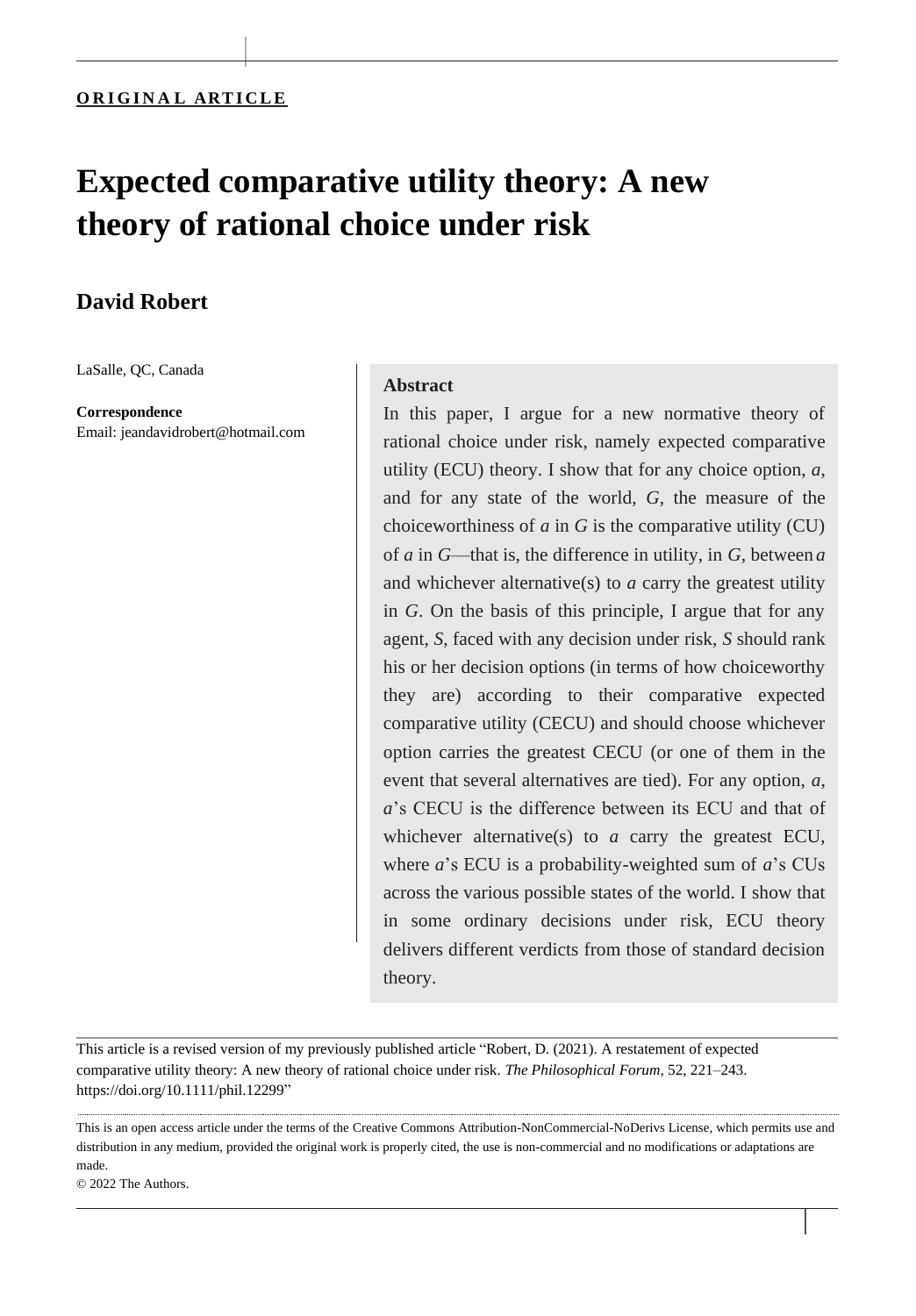# **<sup>1</sup>** | **INTRODUCTION**

Standard decision theory, otherwise known as *expected utility* (*EU*) *theory*, counsels agents to rank their choice options (in order of preference) according to their EU and to choose whichever option carries the greatest EU (or one of them in the event that several alternatives are tied). The EU of an option is a probability-weighted sum of each of its possible utilities. EU theory has been the dominant normative theory of rational choice under risk since the 18th century (Bernoulli, 1738), and in more recent times (1920s–), has received foundational support from both economists and philosophers (Bolker, 1966; Jeffrey, 1983; Joyce, 1999; Ramsey, 1931; Savage, 1954; von Neumann & Morgenstern,  $1947$ ).<sup>1</sup>

In this paper, I will argue for a new normative alternative to EU theory. I will argue that from the fact that we need a graded, quantitative measure of *choiceworthiness* for decisions under certainty and decisions under risk,<sup>2</sup> it follows that we need a new normative theory of rational choice under risk, namely *expected comparative utility* (*ECU*) *theory*. I will show that for any choice option, *a*, and for any state of the world, *G*, the measure of the choiceworthiness of *a*, in *G*, is the difference in utility, in *G*, between *a* and whichever alternative(s) to *a* carry the greatest utility in *G*. This difference in utility is what I will call the *comparative utility* (*CU*) of *a*. For any agent, *S*, faced with any decision under *certainty*, ECU theory counsels *S* to measure and rank his or her options (in terms of how choiceworthy they are) according to their CU (this is what I will call the *CU principle*) and to choose whichever option carries the greatest CU (or one of them in the event that several alternatives are tied). For any agent, *S*, faced with any decision under *risk*, ECU theory counsels *S* to measure and rank his or her options (in terms of how choiceworthy they are) according to their *comparative expected comparative utility* (*CECU*) (this is what I will call the *CECU principle*) and to choose whichever option carries the greatest CECU (or one of them in the event that several alternatives are tied). For any option, *a*, *a*'s CECU is the difference between its ECU and that of whichever alternative(s) to *a* carry the greatest ECU, where *a*'s ECU is a probability-weighted sum of *a*'s CUs across the various possible states of the world. In this paper, I will show that in some ordinary decisions under risk, ECU theory gives different verdicts from those of EU theory and that EU theory therefore fails as a normative theory of rational choice under risk.

The idea of calculating differences between the utility of an option under consideration and the utilities of its alternatives in the choice situation—idea essentially similar to ECU theory—has been explored in the philosophical literature (Colyvan, 2008; Colyvan & Hájek, 2016)<sup>3</sup> and economic modeling literature (Zhang, 2015; Zhang et al., 2004).

The core of this paper is divided into two sections: In Section 2, I will compare EU theory and ECU theory, revealing how and why they differ, and in Section 3, I will develop a step-by-step

<sup>&</sup>lt;sup>1</sup> According to Martin Peterson, today, nearly all decision theorists agree that the "principle of maximizing expected value is the appropriate decision rule to apply to decisions under risk […] There are no serious contenders" (Peterson, 2017, p. 66).

<sup>&</sup>lt;sup>2</sup> A *decision under certainty* is a choice situation where an agent is subjectively certain about which state the world is in and where he or she assigns probability 1 to that state being actual, whereas a *decision under risk* is a choice situation where an agent is *not* subjectively certain about which state the world is in, but where he or she can nevertheless assign probabilities to the different possible states.

<sup>&</sup>lt;sup>3</sup> Colyvan (2008) has argued for a new decision theory that gives the right verdicts in decision problems where there are an infinite number of states with only finite utilities attached, such as the St-Petersburg game, and where EU theory gives no verdicts whatsoever. Colyvan's new theory, i.e., *relative expectation theory*, states that rational agents rank their choice options on the basis of their *relative expected utility*: for any agent, *S*, and for any two options, *a* and *b*, *S* prefers *a* to *b* if and only if the probability-weighted sum of the differences in utility between *a* and *b* for each possible state is positive, and *S* is indifferent between *a* and *b* if and only if the probability-weighted sum of the differences in utility between *a* and *b* for each possible state is zero. Relative expectation theory gives the same decision advice as EU theory in all decision cases where there are only a finite number of possible states and where the states are probabilistically independent of all choice options. See also Colyvan and Hájek (2016).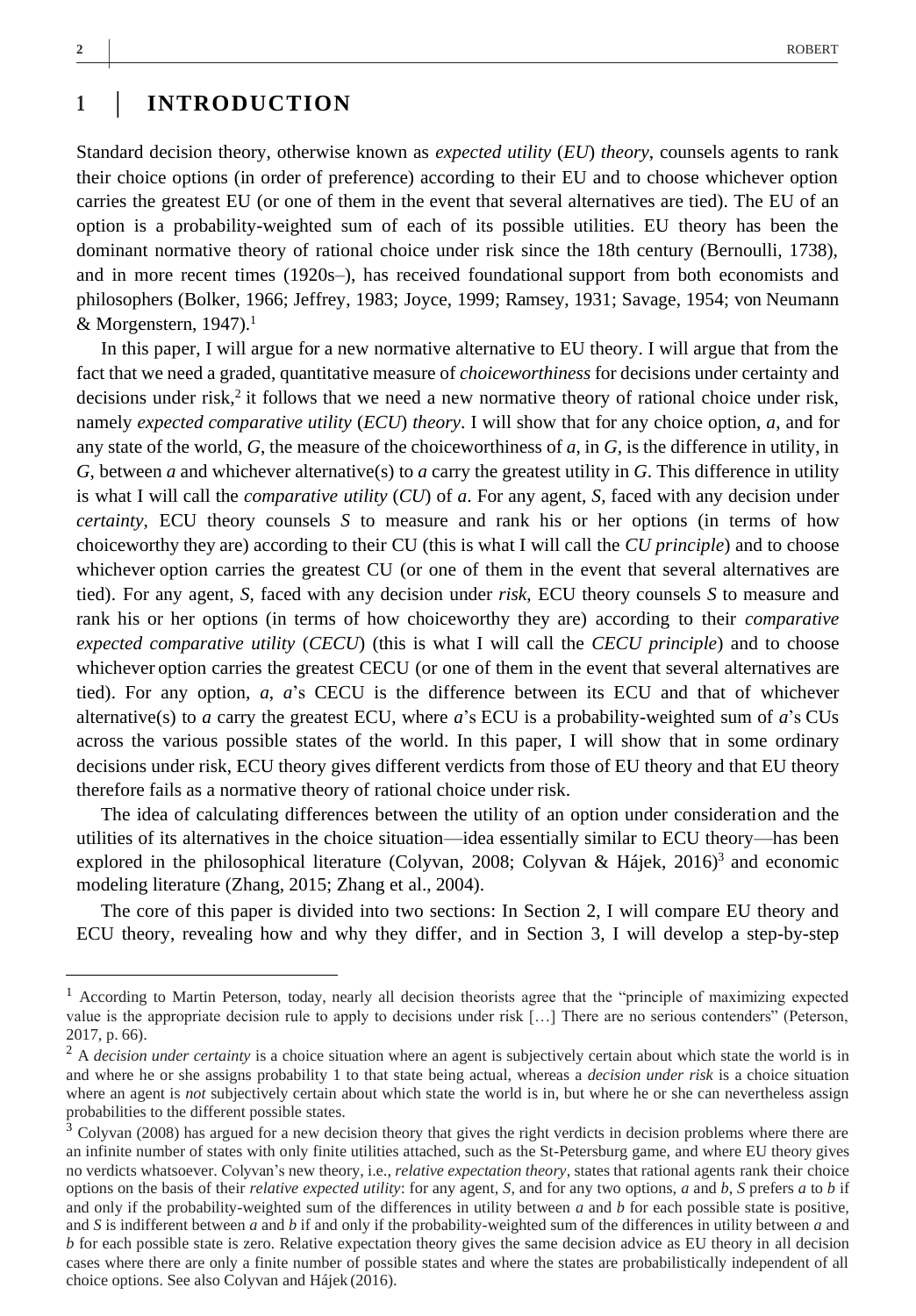argument for ECU theory (and against EU theory).

## **<sup>2</sup>** | **EU THEORY VS. ECU THEORY**

This section will explicate and contrast EU theory and ECU theory.

In what follows, I will assume that for any agent, *S*, and for any choice option, *a*, for *S*, *a*'s *utility* is a *cardinal* indicator of preference and is derived from *S*'s preferences as in standard decision theory, that is, via a *representation theorem*. This requires that *S*'s preferences obey a series of conditions or axioms of *rational preference*, one of which is the *Independence of irrelevant alternatives* (*IIA*) (for preferences): if an option, *a*, is preferred over some alternative option, *b*, then introducing a third option, *c*, in the choice situation will not change the preference ordering between *a* and *b*. For the present purposes, *rational preference* is analyzed as satisfying the IIA. Note however that the IIA has been challenged (Sen, 1993; Wedgwood, 2013, pp. 2668–2670).<sup>4</sup>

According to EU theory, the EU of an option, *a*, in a decision problem with *n* states is formally defined as:

$$
EU(a) = \sum_{i=1}^{n} U(a, s_i) P(s_i)
$$

where  $U(a, s_i)$  denotes the utility of option *a* when state  $s_i$  is actual, and  $P(s_i)$  denotes the probability assigned to state  $s_i$ . In other words, for any number of alternative options,  $a$ ,  $b$ ,  $c$ ,  $d$ , and  $e$ , one calculates the EU of  $a$  as follows: for each state of the world, one calculates  $a$ 's utility and one multiplies the result by the probability that one assigns to that state; finally, one sums the totals for everystate.

According to EU theory, for any agent, *S*, faced with any decision under *certainty* or any decision under *risk* and for any number of alternative options, *a*, *b*, *c*, *d*, and *e*, for *S*, it is rational for *S* to prefer *a* to *b*, and *a* is more choiceworthy than *b* for *S*, if and only if *a*'s EU is greater than *b*'s; it is rational for *S* to be indifferent between *a* and *b*, and *a* is just as choiceworthy as *b* for *S*, if and only if *a*'s EU is equal to *b*'s; the extent to which *S* rationally prefers *a* to *b*, and the extent to which *a* is more choiceworthy than *b* for *S*, is the difference in EU between *a* and *b*; finally, it is rational for *S*  to weakly prefer<sup>5</sup> *a* over the alternative options available to *S*, and *a* is choiceworthy for *S*, if and only if *a* maximizes EU within the set of alternatives available to *S*.

As a first approximation, ECU theory says that for any agent, *S*, and for any choice option, *a*, for *S*, the measure of the choiceworthiness of *a* for *S* (relative to any explicitly given utility unit and zero point of utility) is the ECU of *a*. The *ECU* of an option, *a*, in a decision problem with *n* states is formally defined as:

$$
ECU(a) = \sum_{i=1}^{n} (U(a, s_i) - U(bm(a), s_i))P(s_i)
$$

where  $U(a, s_i)$  denotes the utility of option *a* when state  $s_i$  is actual,  $U(bm(a), s_i)$  denotes the utility of the benchmark for *a* when state  $s_i$  is actual (i.e., the utility in state  $s_i$  of whichever alternative(s) to *a* have

<sup>4</sup> I follow Gustafsson (2021) in taking the independence axiom of expected utility theory to be a requirement of rational preference and in taking the Allais and Ellsberg preferences to be irrational.

<sup>5</sup> For any agent, *S*, and for any two choice options, *a* and *b*, for *S*, if *S weakly prefers a* to *b*, then *S* either prefers *a* to *b* or is indifferent between *a* and *b*.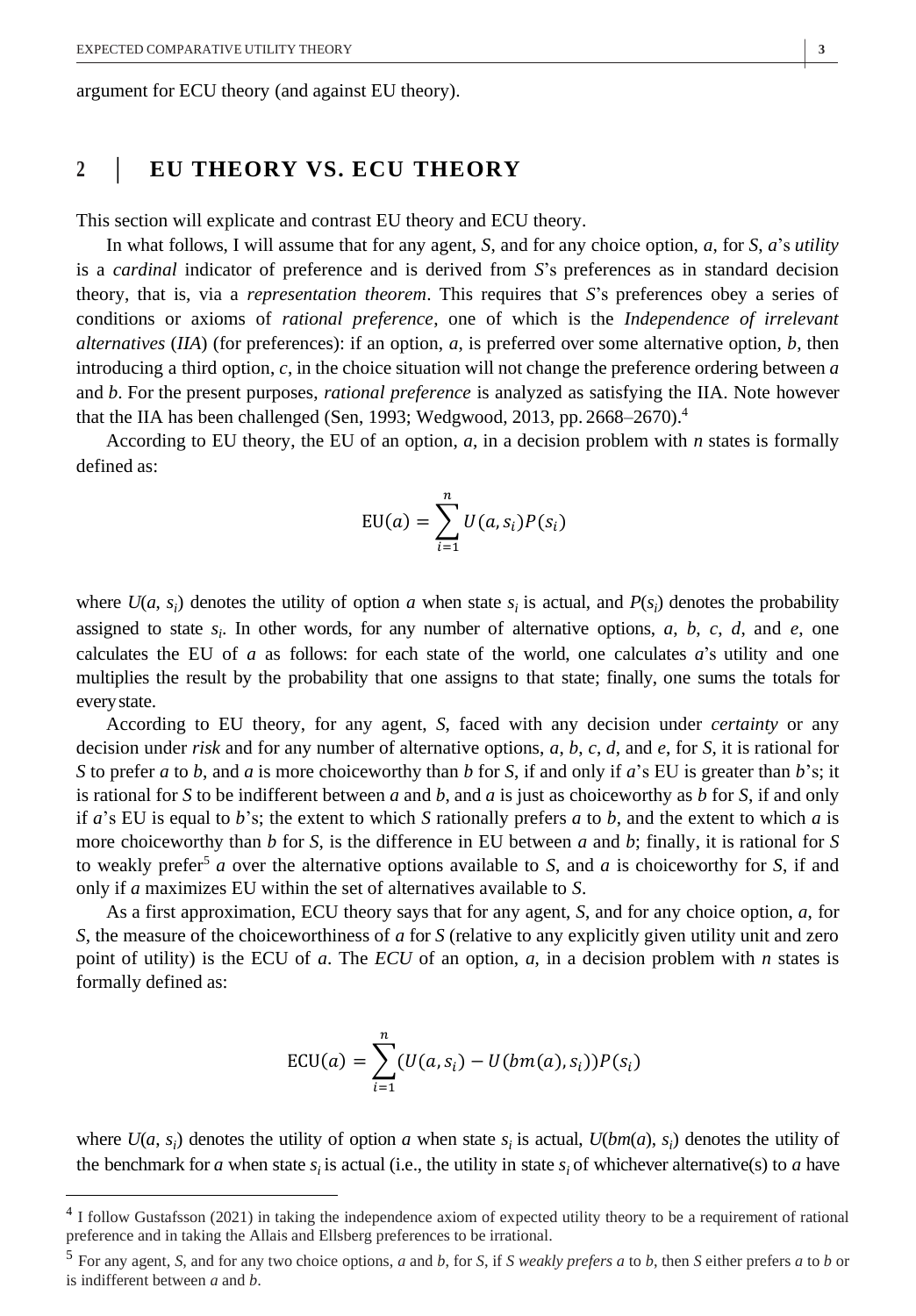the highest utility in state  $s_i$ ), and  $P(s_i)$  denotes the probability assigned to state  $s_i$ . In other words, for any number of alternative options, *a*, *b*, *c*, *d*, and *e*, one calculates the ECU of *a* as follows: for each state of the world, one subtracts *a*'s utility from the utility of *b*, *c*, *d*, or *e*, whichever of *b*, *c*, *d*, and *e* maximizes utility in that state (within the set of alternatives  $b, c, d$ , and  $e$ ), and one multiplies the result by the probability that one assigns to that state; finally, one sums the totals for everystate.<sup>6</sup>

More precisely, for any agent, *S*, faced with any decision under *certainty* and for any choice option, *a*, for *S*, the measure of the choiceworthiness of *a* for *S* (relative to any explicitly given utility unit and zero point of utility) is the *comparative utility* (*CU*) of *a* in the state of the world to which *S* assigns probability 1. Let us call this principle the *CU principle*. For any choice option, *a*, and for any state of the world, *G*, the choiceworthiness or CU of *a*, in *G*, is the difference in utility, in *G*, between *a* and whichever alternative(s) to *a* carry the greatest utility in *G*. 7 (Henceforth, *c-utiles* are defined as units of CU.) For any agent, *S*, faced with any decision under *risk* and for any choice option, *a*, for *S*, the measure of the choiceworthiness of *a* for *S* (relative to any explicitly given utility unit and zero point of utility) is the *comparative expected comparative utility* (*CECU*) of *a*, that is to say, the difference in ECU between *a* and whichever alternative(s) to *a* carry the greatest ECU. Let us call this principle the *CECU principle*. For any two alternative options, *a* and *b*, *a*'s CECU is greater than *b*'s if and only if *a*'s ECU is greater than *b*'s, and *a*'s CECU is equal to *b*'s if and only if *a*'s ECU is equal to *b*'s. We are now in a position to precisely define ECU theory: ECU theory is the conjunction of the CU principle (for decisions under certainty) and the CECU principle (for decisions under risk). According to ECU theory, for any agent, *S*, faced with any decision under *certainty*, *S* should choose whichever option carries the greatest CU (or one of them in the event that several alternatives are tied) within the set of alternatives available to *S*, and for any agent, *S*, faced with any decision under *risk*, *S* should choose whichever option carries the greatest CECU (or one of them in the event that several alternatives are tied) within the set of alternatives available to *S*.

To demonstrate how to apply EU theory and ECU theory to a concrete decision problem, let us consider the following case: An agent, *S*, is faced with a choice between two independent options or gambles: one option, *a*, offering a 0.01 probability of winning a prize worth 1500 utiles (and nothing otherwise), and one option, *b*, offering a 0.02 probability of winning a prize worth 700 utiles (and nothing otherwise). According to ECU theory, *S* should choose option *a*, since its CECU is equal to or greater than zero (1 c-utile  $-$  [-1 c-utile] = 2 units of CECU). According to EU theory, *S* should also choose option *a*, since its EU (15 utiles) is greater than that of every other option in the decision situation (i.e. the EU of *b* is 14 utiles).

The EUs and ECUs of options *a* and *b* are given by the two equations below. The following notation is used: *A* denotes the state "If *S* chooses *a*, then *S* will not win the prize (0 utiles) and if *S*  chooses *b*, then *S* will not win the prize (0 utiles)" (probability:  $0.99 \times 0.98 = 0.9702$ ), *B* denotes the state "If *S* chooses *a*, then *S* will not win the prize (0 utiles) and if *S* chooses *b*, then *S* will win the prize (700 utiles)" (probability:  $0.99 \times 0.02 = 0.0198$ ), *C* denotes the state "If *S* chooses *a*, then *S* will win the prize (1500 utiles) and if *S* chooses *b*, then *S* will not win the prize (0 utiles)" (probability:  $0.01 \times 0.98 = 0.0098$ , *D* denotes the state "If *S* chooses *a*, then *S* will win the prize (1500 utiles) and if *S* chooses *b*, then *S* will win the prize (700 utiles)" (probability:  $0.01 \times 0.02 = 0.0002$ ), P(*A*) denotes the probability of state *A*, and U(*a*, *A*) denotes the utility of option *a* when state *A* is actual. (See Table 1).

<sup>6</sup> ECU theory only applies to decision problems where the states of the world are probabilistically independent of the agent's choices. The theory therefore fails to give any verdicts in Newcomb decision problems, in which options and states are probabilistically dependent.

<sup>7</sup> *CU* should be distinguished from the purely descriptive economic concept of *opportunity cost*. For any agent, *S*, let *a* be the highest-valued choice option available to *S*. The CU of *a*, for *S*, is the value of whatever *additional benefit S* would enjoy by choosing *a* over the highest-valued alternative to *a*. By contrast, the opportunity cost of *a*, for *S*, is the value of whatever *cost S* would incur by choosing *a* over the highest-valued alternative to *a*, where this includes the *total value* of the highest-valued alternative to *a* (Henderson, 2008).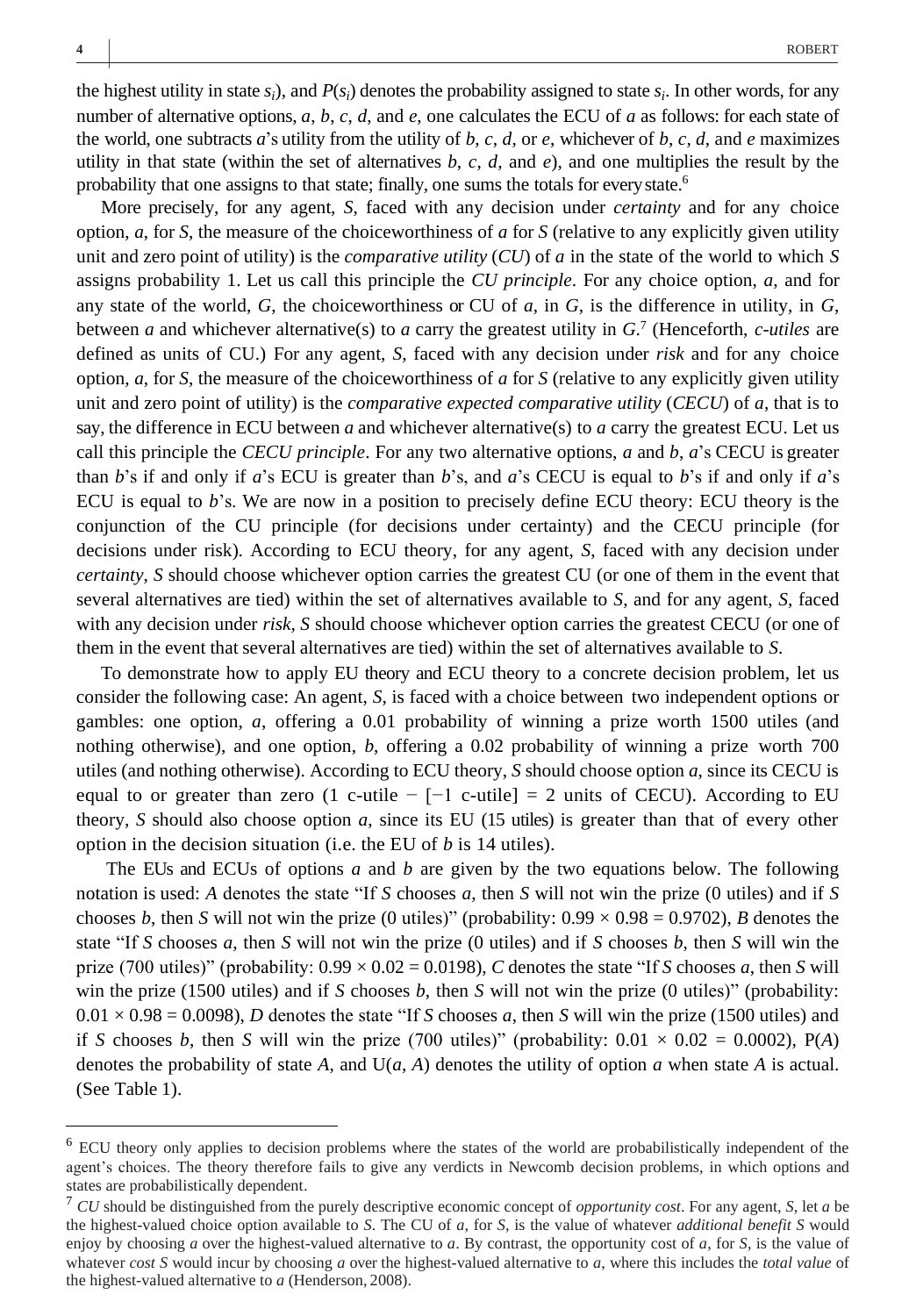| Decision matrix |
|-----------------|
|                 |

|                  | A(0.9702) | B(0.0198) | C(0.0098) | D(0.0002) |
|------------------|-----------|-----------|-----------|-----------|
| a                |           |           | 1500      | 1500      |
| $\boldsymbol{D}$ |           | 700       |           | 700       |

 $EU(a) = U(a, A) \times P(A) + U(a, B) \times P(B) + U(a, C) \times P(C) + U(a, D) \times P(D) = 15$  utiles  $EU(b) = U(b, A) \times P(A) + U(b, B) \times P(B) + U(b, C) \times P(C) + U(b, D) \times P(D) = 14$  utiles

$$
ECU(a) = (U(a, A) – U(b, A)) \times P(A) + (U(a, B) – U(b, B)) \times P(B) + (U(a, C)- U(b, C)) \times P(C) + (U(a, D) – U(b, D)) \times P(D) = 1 c-utileECU(b) = (U(b, A) – U(a, A)) \times P(A) + (U(b, B) – U(a, B)) \times P(B) + (U(b, C)- U(a, C)) \times P(C) + (U(b, D) – U(a, D)) \times P(D) = -1 c-utiles
$$

Let a *finite decision* be a decision problem where there are only finitely many states and no infinite utilities. In all finite decisions under risk requiring a choice between *only two* alternative options, ECU theory delivers the same verdicts as EU theory. However, in some finite decisions under risk requiring a choice between *more than two* alternative options, ECU theory gives different verdicts from those of EU theory.<sup>8</sup>

Let us consider the following two examples:

*The Walk*: <sup>9</sup> Alice is going for a long walk. She knows that within the next hour, there is a 50% chance of sunny skies (state *A*) and a 50% chance of rain (state *B*). She is faced with a choice between five options: bring a rain poncho and wear rain boots<sup>10</sup> (option  $a$ ), bring an umbrella and wear rain boots (option  $b$ ), bring an umbrella and wear running shoes (option  $c$ ), not bring an umbrella and wear rain boots (option *d*), and not bring an umbrella and wear running shoes (option *e*). Each possible outcome of Alice's choice corresponds to the experience of taking a walk, and the utilities indicate Alice's preferences between those possible outcomes. Which option should Alice choose? Should she lug around a poncho or an umbrella and wear heavy rain boots in case it rains, should she forego the poncho and the umbrella and wear running shoes in case the skies are sunny, or should she go for the middle ground: bring an umbrella, but wear running shoes, or not bring an umbrella, but wear rain boots?

*The Restaurant*: Fred goes to his local restaurant for dinner. When seated, he sees that there are two menus on his table (one to his left and one to his right). Fred notices that each menu shows the same five items, but that the prices for all the items differ between the two menus. Fred asks his waiter which menu shows the correct prices for the food items. His waiter tells him that "the menu to his left shows the correct prices, whereas the menu to his right does not" (state *A*). However, from past experience, Fred knows that his waiter is reliable at giving correct information 50% of the time. So it is possible that "the menu to Fred's right shows the correct prices, whereas the menu to his left does not" (state *B*). Which food item should Fred order? Should he order the pizza (option *a*), the spaghetti (option *b*), the omelet (option *c*), the sandwich (option *d*), or the salad (option *e*)? Each possible outcome of Fred's choice is a mixture of the experience of eating the food and the price of

<sup>&</sup>lt;sup>8</sup> In a number of decision cases where there are infinitely many states with only finite utilities attached (e.g., the St. Petersburg game), ECU theory inherits the advantages of Mark Colyvan's relative expectation theory over EU theory. More specifically, in such (infinite) decision cases, ECU theory delivers the intuitively correct verdicts, whereas EU theory delivers none (Colyvan, 2008; Colyvan & Hájek, 2016, pp. 838–839).

 $9$  This example is inspired from Briggs (2019).

<sup>&</sup>lt;sup>10</sup> From the outset, Alice rules out bringing a rain poncho and wearing running shoes because her feet will get too wet if it rains.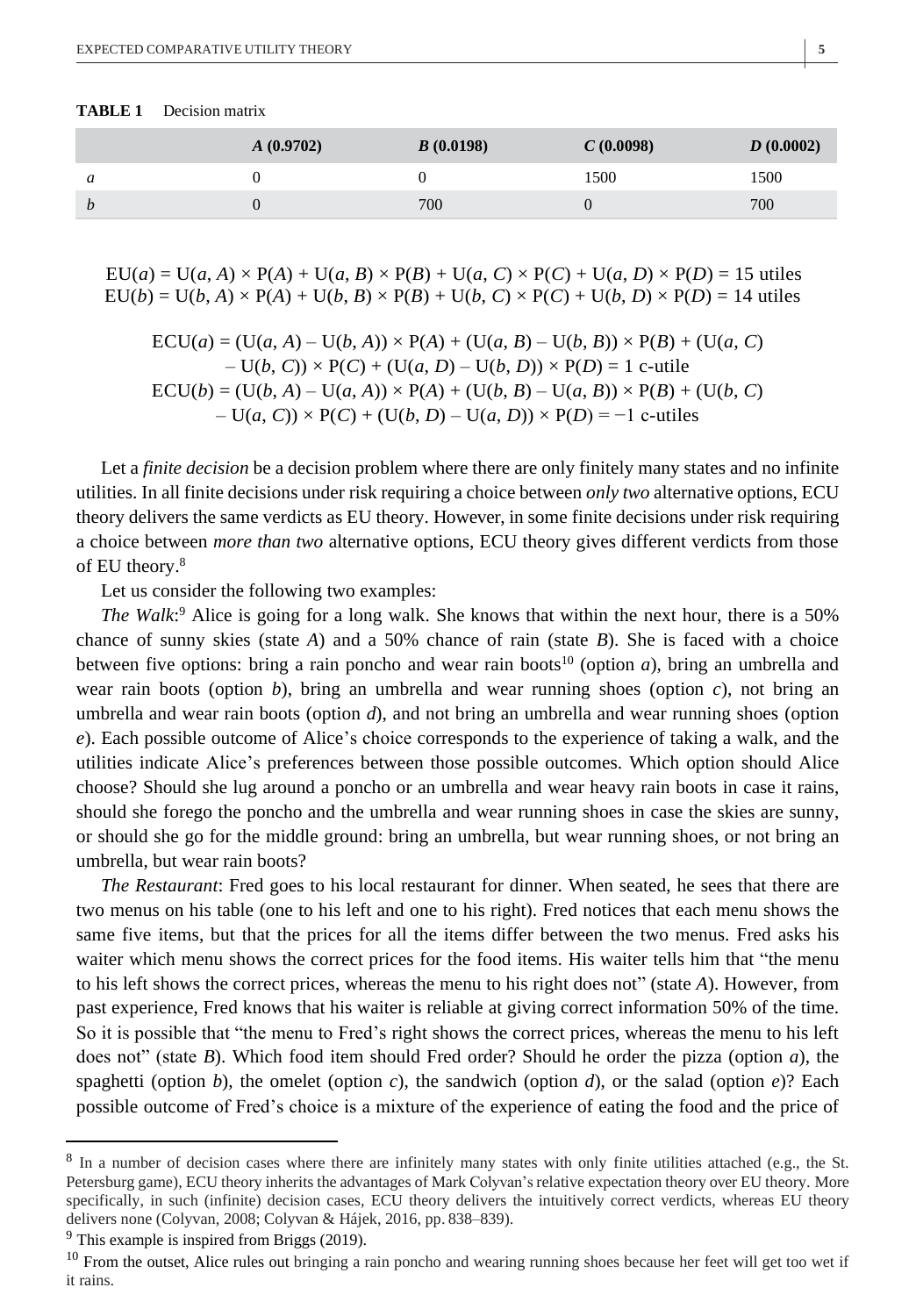the food, and the utilities indicate Fred's preferences between those possible outcomes.

The above two decision problems can be stated more formally as follows: an agent, *S*, is faced with five choice options: *a*, *b*, *c*, *d*, and *e*. *S* assigns probability 0.5 to a state of the world, *A*, and 0.5 to a state of the world, *B*. If state *A* or state *B* were realized, then *S* would assign the following utilities to the set of options (see Table 2):

|                     | A(0.5) | B(0.5) | EU           | <b>CECU</b>              |
|---------------------|--------|--------|--------------|--------------------------|
| a                   |        | 10     | 6            |                          |
| h                   |        |        | 6.5          | $-0.5$                   |
| $\mathcal{C}$       | n      |        | h            | $\overline{\phantom{0}}$ |
| d                   |        |        | <sub>6</sub> |                          |
| $\boldsymbol{\rho}$ | 10     |        | h            |                          |

**TABLE 2** Decision matrix

According to EU theory, *b* is more choiceworthy than *a*, for *S*, since the EU of *b* (6.5 utiles) is greater than that of *a* (6 utiles). In fact, according to EU theory, *b* is choiceworthy tout court since its EU is greater than that of every other option. By contrast, according to ECU theory, *a* is more choiceworthy than *b*, for *S*, since the CECU of *a* is greater than that of *b*. In fact, according to ECU theory, *a* is choiceworthy tout court, since its CECU is equal to or greater than zero. (ECU( $a$ ) =  $-3$ ,  $ECU(b) = -3.5$ ,  $ECU(c) = -4$ ,  $ECU(d) = -4$ ,  $ECU(e) = -3$ )

ECU theory gives different verdicts from those of EU theory because ECU theory, contrary to EU theory, violates the IIA (for choiceworthiness evaluations). According to this principle, for any decision situation, *T*, and for any choice option, *a*, in *T*, if *a* is choiceworthy in *T*, then *a* is also choiceworthy in *T* if some other option(s) are eliminated from the pool of options in *T*. Likewise, if *a* is not choiceworthy in *T*, then *a* is also not choiceworthy in *T* if some other option(s) are added to the pool of options in *T*.

Let us consider again the previous decision situation. In that situation, ECU theory dictates that *a* is choiceworthy. However, if options *c*, *d*, and *e* are eliminated from the pool of options, then *b* is choiceworthy according to ECU theory (and according to EU theory), as shown below (see Table 3):

|                    | A(0.5) | B(0.5) | EU  | CECU |
|--------------------|--------|--------|-----|------|
| a                  | -      | 10     |     |      |
| $\boldsymbol{\nu}$ |        |        | U.J |      |

**TABLE 3** Decision matrix

According to ECU theory, *b* is choiceworthy tout court since its CECU is equal to or greater than zero. ( $ECU(a) = -0.5$ ,  $ECU(b) = 0.5$ )

Here is another example where ECU theory violates the IIA and gives different verdicts from those of EU theory<sup>11</sup>: An agent, *S*, is faced with two choice options: *a* and *b*. *S* assigns probability 0.001 to a state of the world, *A*, and 0.999 to a state of the world, *B*. If state *A* or state *B* were realized, then *S* would assign the following utilities to the set of options (see Table 4):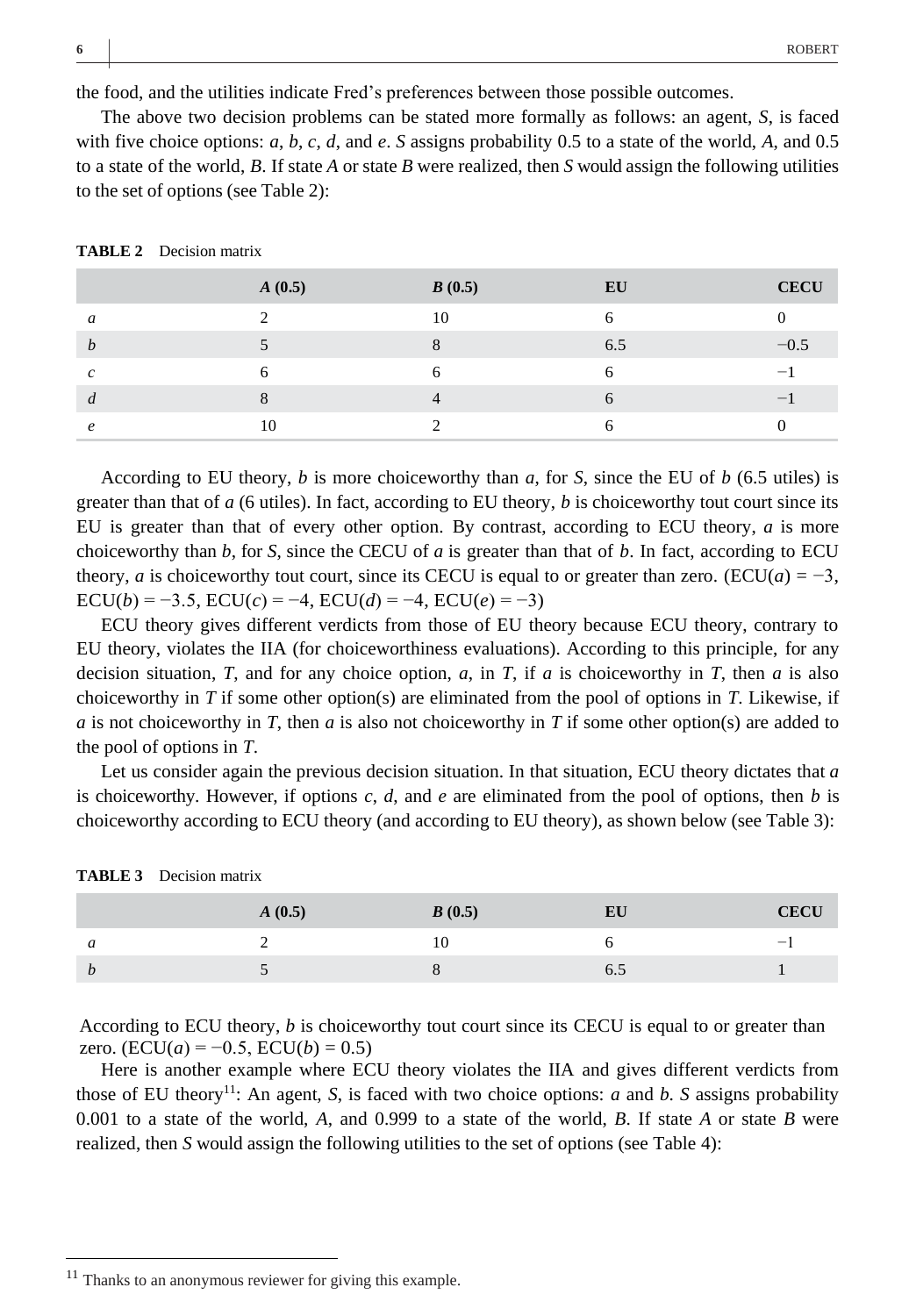#### **TABLE 4** Decision matrix

|                  | A(0.001)    | B(0.999) | ЕU    | CECU     |
|------------------|-------------|----------|-------|----------|
| a                | 1000        |          | 1.999 | 0.002    |
| $\boldsymbol{D}$ | $\mathbf 0$ |          | .998  | $-0.002$ |

According to ECU theory, *a* is choiceworthy tout court, since its CECU is equal to or greater than zero (ECU(*a*) = 0.001, ECU(*b*) = −0.001). And according to EU theory, *a* is also choiceworthy tout court, since *a* maximizes EU. Let us now introduce a third choice option (*c*) in the decision situation, all else being the same (see Table 5):

| TABLE 5 | Decision matrix |
|---------|-----------------|
|---------|-----------------|

|   | A(0.001) | B(0.999) | EU    | <b>CECU</b> |
|---|----------|----------|-------|-------------|
| a | 1000     |          | 1.999 | $-0.898$    |
| b |          |          | 1.998 | 0.898       |
| c | 900      |          | 0.9   | $-2.097$    |

In this new decision situation, *b* is choiceworthy tout court according to ECU theory, since *b*'s CECU is equal to or greater than zero. (ECU(*a*) = −0.899, ECU(*b*) = −0.001, ECU(*c*) = −2.098) By contrast, according to EU theory, *a* is choiceworthy tout court, since *a* maximizes EU. This example is particularly telling because option *c* is statewise dominated by *a*. Whether state *A* or state *B* is actual, option *a* is strictly preferred to option *c*. Yet, introducing option *c* in the decision situation changes ECU theory's verdict: *b*, instead of *a*, is uniquely choiceworthy. ECU theory thus violates the *Irrelevance of statewise dominated alternatives* (*ISDA*) (Quiggin, 1994).

This gives rise to a worry. Without the IIA (and ISDA), it is possible to make up alternatives in any choice set and these manufactured alternatives would be altering the degrees of choiceworthiness of reasonable options.<sup>12</sup> This opens the door to strategic manipulation in the decision process. The worry can be overcome, however, if we accept Nicholas Smith's *theory of rationally negligible probabilities*: for any given decision, any outcome with probability  $\leq p$ , where p is very close to 0, can be rationally excluded from consideration in the decision process (Chalmers, 2017; Monton, 2019; Smith, 2014, 2016). As such, the *very improbable* outcomes of manufactured alternatives cannot alter the degrees of choiceworthiness of the other available options in the choice set.

Just as ECU theory delivers verdicts which are at odds with EU theory, ECU theory also supplies a more discriminating measure of the intervals in rankings of *more than two* choice options. Let us consider four choice situations involving decisions under certainty (see Table 6):

| TABLE 6 | Decision matrix |  |
|---------|-----------------|--|
|---------|-----------------|--|

The difference in CU between *a* and *b* is greater in situation 1 ( $(5 - 1) - (1 - 5) = 8$  c-utiles) than

<sup>&</sup>lt;sup>12</sup> Thanks to Douglas Lackey for raising this point and for wording suggestions.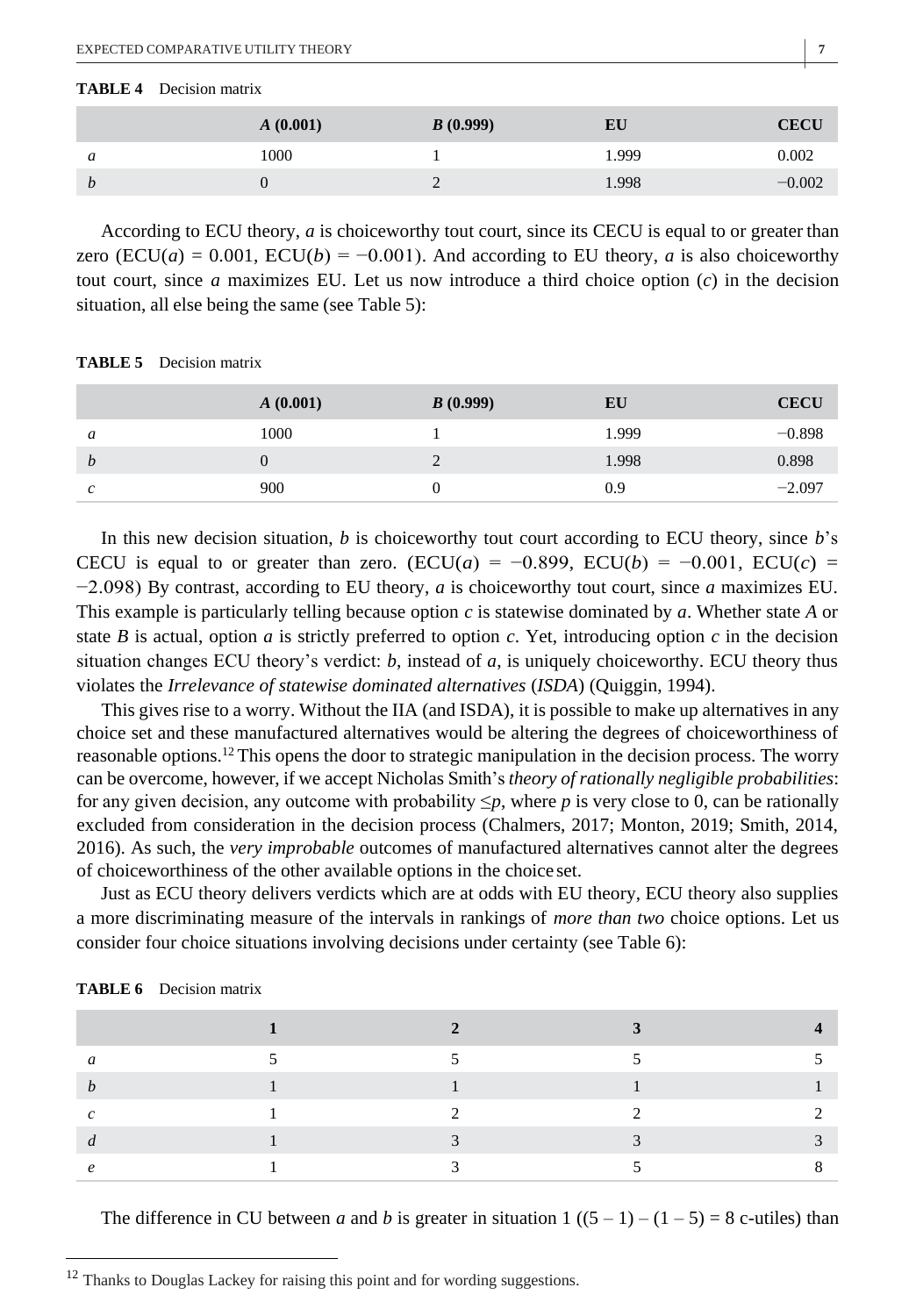in situation 2  $((5-3)-(1-5)=6$  c-utiles), and is greater in situation 2 than in situation 3  $((5-5) (1-5)=4$  c-utiles) and situation  $4((5-8)-(1-8)=4$  c-utiles), whereas the difference in utility between *a* and *b* is the same in all four situations (4 utiles). Therefore, compared to utility, CU is a more discriminating measure of the intervals between *a* and *b* in situations 1 to 4. What's more, there are not any contrary cases where CU (or CECU) gives a *less* differentiated picture than does utility (or EU).

# **<sup>3</sup>** | **THE ARGUMENT FOR ECU THEORY**

This section will argue for a new normative theory of rational choice under risk, namely ECU theory. The argument can be broken down into 15 steps, which are numbered below.

Let us begin with a preliminary argument (i.e., the *instrumental rationality argument*). First, note that, in what follows, I will use the words *choiceworthy* and *choiceworthiness* in a non-moral sense. Therefore, what is *choiceworthy* for *S* should be distinguished from what it is *morally good* or *morally right* for *S* to do, and *choiceworthiness* should be distinguished from *moral goodness* and *moral rightness*. 13

- 1. For any agent, *S*, faced with any decision under certainty or any decision under risk and for any option, *a*, for *S*, *a* is *choiceworthy* for *S* if and only if *a* is worthy of being chosen by *S* in light of *S*'s rational preferences within each of the various possible states of the world, where *S*'s *rational preferences* are preferences that obey the series of rationality conditions or axioms of standard decision theory. Moreover, the *degree* to which *a* is *choiceworthy* for *S*, or (i.e.) the *choiceworthiness* of *a* for *S*, is the degree to which *a* is worthy of being chosen by *S* in light of *S*'s rational preferences within each of the various possible states of the world.
- 2. *S*'s choosing *a* is *instrumentally rational* if and only if *S*'s choosing *a* is a suitable means to *S*'s ends (i.e., *S*'s rational preferences),<sup>14</sup> and the *degree* to which *S*'s choosing *a* is *instrumentally rational* is the degree to which *S*'s choosing *a* is a suitable means to *S*'s ends (i.e., *S*'s rational preferences).
- 3. *a* is worthy of being chosen by *S* in light of *S*'s rational preferences within each of the various possible states of the world if and only if *S*'s choosing *a* is a suitable means to *S*'s ends (i.e., *S*'s rational preferences), and the degree to which *a* is worthy of being chosen by *S* in light of *S*'s rational preferences within each of the various possible states of the world is the degree to which *S*'s choosing *a* is a suitable means to *S*'s ends (i.e., *S*'s rational preferences).
- 4. Therefore, *a* is *choiceworthy* for *S* if and only if *S*'s choosing *a* is instrumentally rational, and the *choiceworthiness* of *a* for *S* is the *degree* to which *S*'s choosing *a* is instrumentally rational. (4 follows from 1 to 3.)

The argument for ECU theory proceeds as follows:

- 1. For any agent, *S*, and for any option, *a*, for *S*, *a* is choiceworthy for *S* if and only if *a is maximally choiceworthy* for *S* over the space of all alternatives in the choice set.
- 2. For any agent, *S*, and for any option, *a*, for *S*, *a is maximally choiceworthy* for *S* over the space of all alternatives in the choice set if and only if *a maximizes choiceworthiness* for *S* over the space of all alternatives in the choice set.
- 3. For any agent, *S*, and for any option, *a*, for *S*, *a* is choiceworthy for *S* if and only if *a maximizes*

<sup>13</sup> *Moral rightness* arguably cannot be measured on a graded scale (Hurka, n.d., 2019; Olsen, 2018; Peterson, 2022; Sinhababu, 2018).

<sup>14</sup> According to Kolodny and Brunero (2020), "Someone displays instrumental rationality insofar as she adopts suitable means to her ends."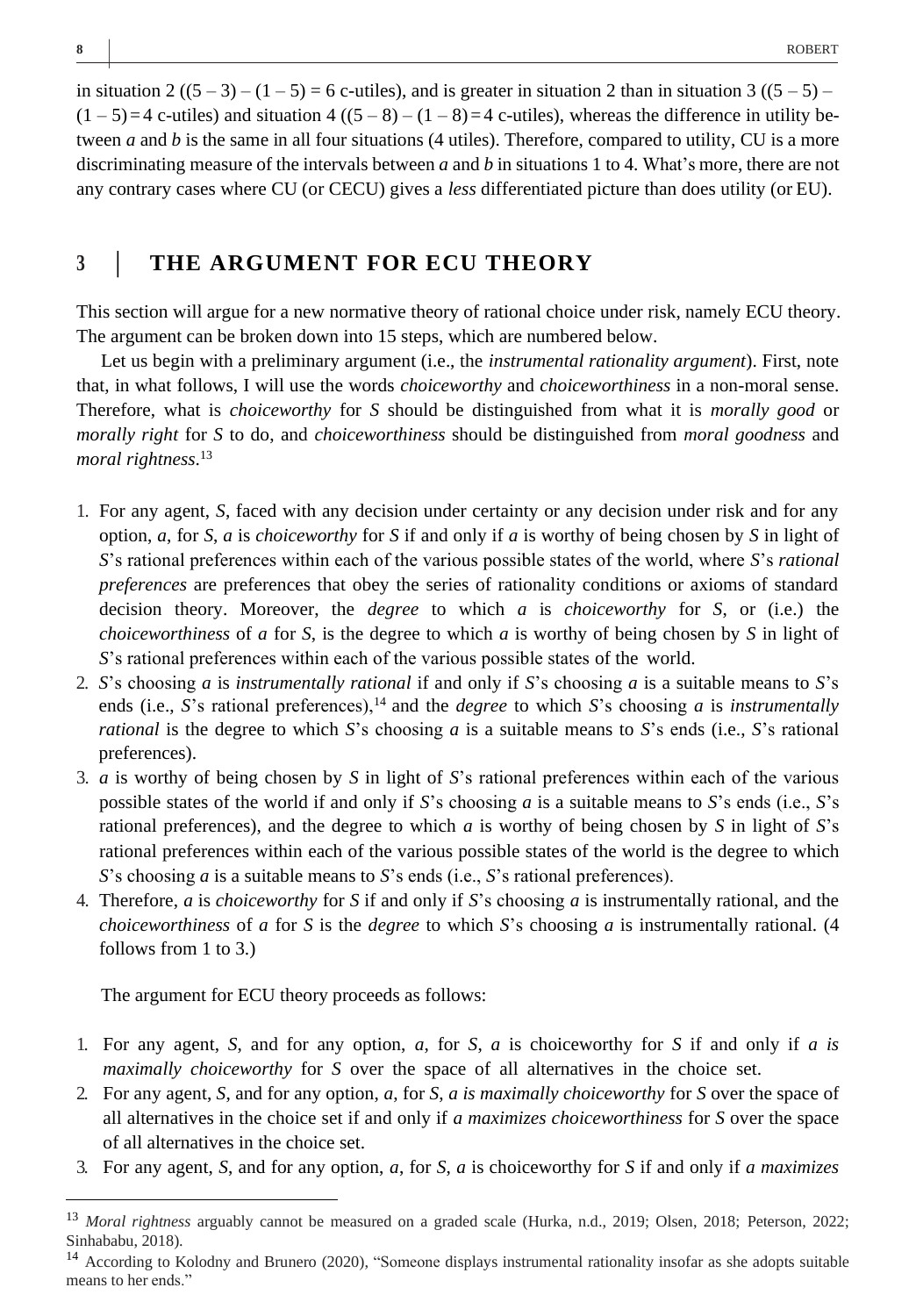*choiceworthiness* for *S* over the space of all alternatives in the choice set (i.e., the *choiceworthiness maximization* (*CM*) *principle*). (3 follows from 1 and 2.)

- 4. For any agent, *S*, faced with any decision under *risk* and for any option, *a*, for *S*, the measure of the choiceworthiness of *a* for *S* is its CECU, that is, the difference between its ECU and that of whichever alternative(s) to *a* carry the greatest ECU (i.e., the *CECU principle*). *a*'s ECU is a probability*-*weighted sum of *a*'s CUs across the various states of the world, where, for any state of the world, *G*, *a*'s *CU* in *G* is the difference in utility, in *G*, between *a* and whichever alternative(s) to *a* carry the greatest utility in *G*.
- 5. For any agent, *S*, faced with any decision under *risk* and for any option, *a*, for *S*, *a* is choiceworthy for *S* if and only if *a* maximizes CECU. (5 follows from 3 and 4.)
- 6. For any agent, *S*, faced with any decision under *risk* and for any number of alternative options, *a*, *b*, *c*, *d*, and *e*, for *S*, it is rational for *S* to prefer *a* to *b* if and only if *a*'s EU is greater than *b*'s, it is rational for *S* to be indifferent between *a* and *b* if and only if *a*'s EU is equal to *b*'s, and the extent to which *S* rationally prefers *a* to *b* is the difference in EU between *a* and *b*.
- 7. For any agent, *S*, faced with any decision under *risk* and for any option, *a*, for *S*, it is rational for *S*  to weakly prefer *a* over the alternative options in the choice set if and only if *a* maximizes EU. (7 follows from 6.)
- 8. In decisions under *risk*, what option(s) maximize CECU sometimes differ from what option(s) maximize EU.
- 9. In decisions under *risk*, what option(s) are choiceworthy sometimes differ from what option(s) it is rational to weakly prefer over the alternative optionsin the choice set. (9 followsfrom 5, 7 and 8.)
- 10. For any agent, *S*, faced with any decision under *risk*, it is a requirement of instrumental rationality that *S* should measure and rank his or her options in terms of how choiceworthy they are for *S* (i.e., how worthy of being chosen by *S* they are in light of *S*'s rational preferences within each of the various possible states of the world).
- 11. It is *not* the case that for any agent, *S*, faced with any decision under *risk*, it is a requirement of instrumental rationality that *S* should measure and rank his or her options in order of rational preference. (11 follows from 3, 9 and 10.)
- 12. For any agent, *S*, faced with any decision under *risk*, it is a requirement of instrumental rationality that *S* should measure and rank his or her options in terms of how choiceworthy they are for *S*, that is, according to their CECU, rather than in order of rational preference, that is, according to their EU. (12 follows from 4, 6, 10 and 11.)
- 13. For any agent, *S*, faced with any decision under *risk*, it is a requirement of instrumental rationality that *S* should choose out of what option(s) are *choiceworthy* for *S* (i.e., what option(s) are worthy of being chosen by *S* in light of *S*'s rational preferences within each of the various possible states of the world).
- 14. It is *not* the case that for any agent, *S*, faced with any decision under *risk*, it is a requirement of instrumental rationality that *S* should choose out of what option(s) it is rational for *S* to weakly prefer over the alternative options in the choice set. (14 follows from 9 and 13.)
- 15. For any agent, *S*, faced with any decision under *risk*, it is a requirement of instrumental rationality that *S* should choose out of what option(s) are choiceworthy for *S* (i.e., what option(s) maximize CECU), even in cases where what option(s) are choiceworthy for *S* (i.e., what option(s) maximize CECU) differ from what option(s) it is rational for *S* to weakly prefer over the alternative options in the choice set (i.e., what option(s) maximize EU). (15 follows from 5, 7, 9, 13 and 14, as well as from 3, 5, 7, 9 and 10.)

I will now discuss the different steps in the argument:

1. For any agent, *S*, and for any option, *a*, for *S*, *a* is choiceworthy for *S* if and only if *a is maximally*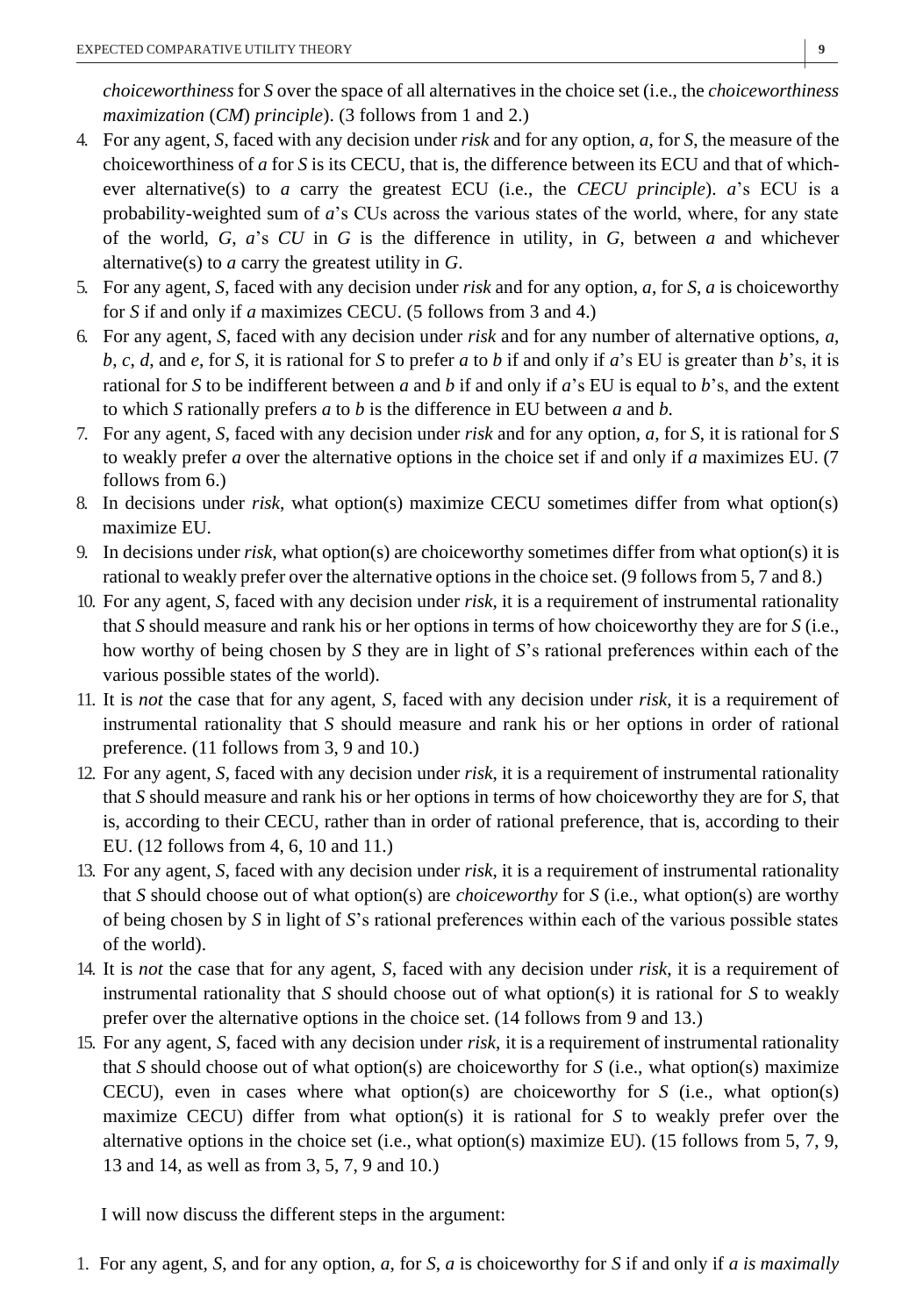*choiceworthy* for *S* over the space of all alternatives in the choice set.

The question whether a given option is more (or less) choiceworthy than (or just as choiceworthy as) another option within a set of alternatives is well-formed and meaningful. Therefore, the question whether a given option is *maximally choiceworthy* within a set of alternatives is also well-formed and meaningful. A given option is *maximally choiceworthy* within a set of alternatives if and only if it is at least as choiceworthy as each of the other options within the set of alternatives. I will assume that Step 1 is true without further argument.

2. For any agent, *S*, and for any option, *a*, for *S*, *a is maximally choiceworthy* for *S* over the space of all alternatives in the choice set if and only if *a maximizes choiceworthiness* for *S* over the space of all alternatives in the choice set.

For any number of alternative choice options, *a*, *b*, *c*, *d*, and *e*, we want to say that *a* (utility: 100) is more choiceworthy than *b* (utility: 5) even if *a* is not choiceworthy tout court (i.e., *a* does not maximize utility). We also want to say that the *extent* to which *a* is more choiceworthy than *b* is greater than the extent to which *c* (utility: 10) is more choiceworthy than *b*. In order to say that *a* is more choiceworthy than *b* (and to what extent), we cannot rely on a binary measure of choiceworthiness. Whether (and to what extent) *a* is more choiceworthy than *b*, and by implication, whether (and to what extent) any option is more choiceworthy than any other within a set of alternatives is necessarily a function of *how* choiceworthy each of the two options is within the set of alternatives (and not necessarily a function of one being choiceworthy tout court and the other unchoiceworthy tout court). To ask how choiceworthy an option is is to ask how desirable or worthy of being chosen that option is, how imperative it is to choose that option.<sup>15</sup> Such a question is wellformed and meaningful. In order to answer the question, we require a graded, quantitative measure of how choiceworthy options are—i.e., we require a graded, quantitative measure of *choiceworthiness*.

- 3. For any agent, *S*, and for any option, *a*, for *S*, *a* is choiceworthy for *S* if and only if *a maximizes choiceworthiness* for *S* over the space of all alternatives in the choice set (i.e., the CM principle). (3 follows from 1 and 2.)
- 4. For any agent, *S*, faced with any decision under *risk* and for any option, *a*, for *S*, the measure of the choiceworthiness of *a* for *S* is its CECU, that is, the difference between its ECU and that of whichever alternative(s) to *a* carry the greatest ECU (i.e., the *CECU principle*). *a*'s ECU is a probability*-*weighted sum of *a*'s CUs across the various states of the world, where, for any state of the world, *G*, *a*'s *CU* in *G* is the difference in utility, in *G*, between *a* and whichever alternative(s) to *a* carry the greatest utility in *G*.

# **3.1** | **The CU principle**

In order to establish the CECU principle, I first need to argue for a graded, quantitative measure of choiceworthiness for decisions under *certainty* (i.e. the *CU principle*). According to the CU principle, for any agent, *S*, faced with any decision under *certainty* and for any option, *a*, for *S*, the measure of the choiceworthiness of *a* for *S* is its *comparative utility* (*CU*). For any choice option, *a*, and for any

<sup>&</sup>lt;sup>15</sup> A qualification is in order: Let *a* and *b* denote two mutually exclusive and jointly exhaustive choice options. *a* is more choiceworthy than *b* if and only if choosing *a* is more imperative than choosing *b*, and *a* is just as choiceworthy as *b* if and only if choosing *a* is just as imperative as choosing *b*. However, if *a* is just as choiceworthy as *b*, then both *a* and *b* are choiceworthy, whereas if choosing *a* is just as imperative as choosing *b*, then neither choosing *a* nor choosing *b* is imperative.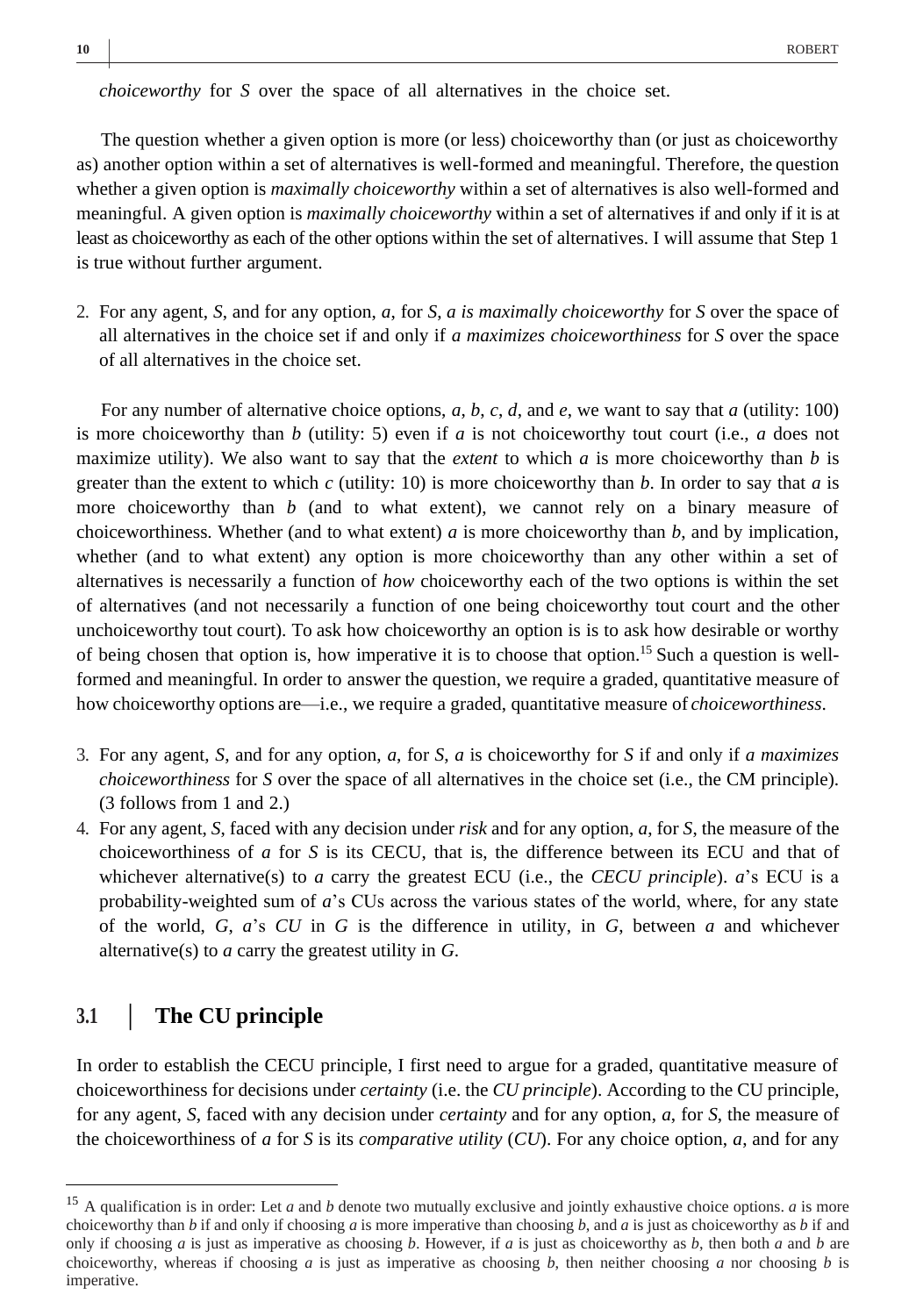state of the world, *G*, *a*'s *CU* in *G* is the difference in utility, in *G*, between *a* and whichever alternative(s) to *a* carry the greatest utility in *G*. In what follows, I will provide three arguments for the CU principle.

To that end, I will assume that for any agent, *S*, faced with any decision under certainty and for any option, *a*, for *S*, *a* is *choiceworthy* for *S* if and only if *a* maximizes utility over the space of all alternatives in the state of the world to which *S* assigns probability 1. I will refer to this principle as the *utility maximization* (*UM*) *principle*. The UM principle defines a binary measure of choiceworthiness for decisions under certainty (i.e., whether an option is choiceworthy tout court or unchoiceworthy tout court).

## 3.1.1 | Argument 1

It is generally accepted that for any agent, *S*, faced with any decision under certainty and for any number of alternative options, *a*, *b*, *c*, *d*, and *e*, available to *S*, the extent to which *a* is more choiceworthy than *b*, for *S*, is the extent to which *S* (rationally) prefers *a* to *b*, or equivalently the extent to which *S* (rationally) prefers *a* to *b more* than *S* (rationally) prefers *b* to *a*. However, intuitively, that is a mistake. Even though we are comparing *a* to *b*, we want to see how *a* and *b*  measure up to the *very best alternative options on offer*, in the following way: the extent to which *a*  is more choiceworthy than *b*, for *S*, is the extent to which *S* (rationally) prefers *a* to the most (rationally) preferred alternative to *a* (either *b*, *c*, *d*, or *e*) *more* than *S* (rationally) prefers *b* to the most (rationally) preferred alternative to *b* (either *a*, *c*, *d*, or *e*). <sup>16</sup> After all, if *S* must choose an alternative to *a*, then *S* should choose the most (rationally) preferred alternative to *a* (either *b*, *c*, *d*, or *e*) (or one of them in the event that several alternatives are tied), and not necessarily the option to which *S* is comparing *a* (i.e., option *b*). The same goes for option *b*. Therefore, the extent to which *a* is more choiceworthy than *b*, for *S*, is the extent to which {the difference in utility between *a* and whichever alternative(s) to *a* carry the greatest utility (i.e., *b*, *c*, *d*, or *e*)} is greater than {the difference in utility between *b* and whichever alternative(s) to *b* carry the greatest utility (i.e., *a*, *c*, *d*, or *e*)}. It follows that the extent to which *a* is choiceworthy for *S* (or [i.e.] the measure of *how*  choiceworthy *a* is for *S*) is *a*'s *CU*, that is to say, the difference in utility between *a* and whichever alternative(s) to *a* carry the greatest utility (i.e., *b*, *c*, *d*, or *e*). The same goes for option *b*. This is what I have referred to as the *CU principle*.

An alternative approach is to say that the extent to which *a* is more choiceworthy than *b*, for *S*, is the extent to which *S* (rationally) prefers *a* to the most (rationally) preferred option (or options) (i.e., *a*, *b*, *c*, *d*, or *e*) *more* than *S* (rationally) prefers *b* to the most (rationally) preferred option (or options) (i.e.,  $a, b, c, d$ , or  $e$ ). In other words, the extent to which  $a$  is more choiceworthy than  $b$ , for  $S$ , is the extent to which {the difference in utility between *a* and whichever option(s) carry the greatest utility (i.e., *a*, *b*, *c*, *d*, or *e*)} is greater than {the difference in utility between *b* and whichever option(s) carry the greatest utility (i.e.,  $a, b, c, d$ , or  $e$ ). If that is the case, then the extent to which  $a$  is choiceworthy for *S* (or [i.e.] the measure of *how* choiceworthy *a* is for *S*) is *a*'s *CU\**, i.e., the difference in utility between *a* and whichever option(s) carry the greatest utility (i.e., *a*, *b*, *c*, *d*, or *e*). The same goes for option *b*. I will refer to this as the *CU\* principle*. 17

<sup>16</sup> More precisely, the extent to which *a* is more choiceworthy than *b*, for *S*, is the extent to which *S* (rationally) prefers *a*  to the most (rationally) preferred alternative (or alternatives) to *a* (i.e., *b*, *c*, *d*, or *e*) *more* than *S* (rationally) prefers *b* to the most (rationally) preferred alternative (or alternatives) to  $b$  (i.e.,  $a$ ,  $c$ ,  $d$ , or  $e$ ).

<sup>17</sup> For any choice option, *a*, and for any state of the world, *G*, *a*'s *CU\** in *G* is the difference in utility, in G, between *a*  and whichever option(s) carry the greatest utility in  $G$  (i.e.,  $a, b, c, d$ , or  $e$ ). The rule of maximizing *expected*  $CU^*$  (or *ECU\**) counsels agents to choose whichever option in the choice set has the greatest ECU\* (or one of them in the event that several alternatives are tied), where ECU\* is a probability-weighted sum of an option's CUs\* across the various states of the world. The rule of maximizing ECU\* is equivalent to the rule of maximizing EU (i.e., EU theory), which means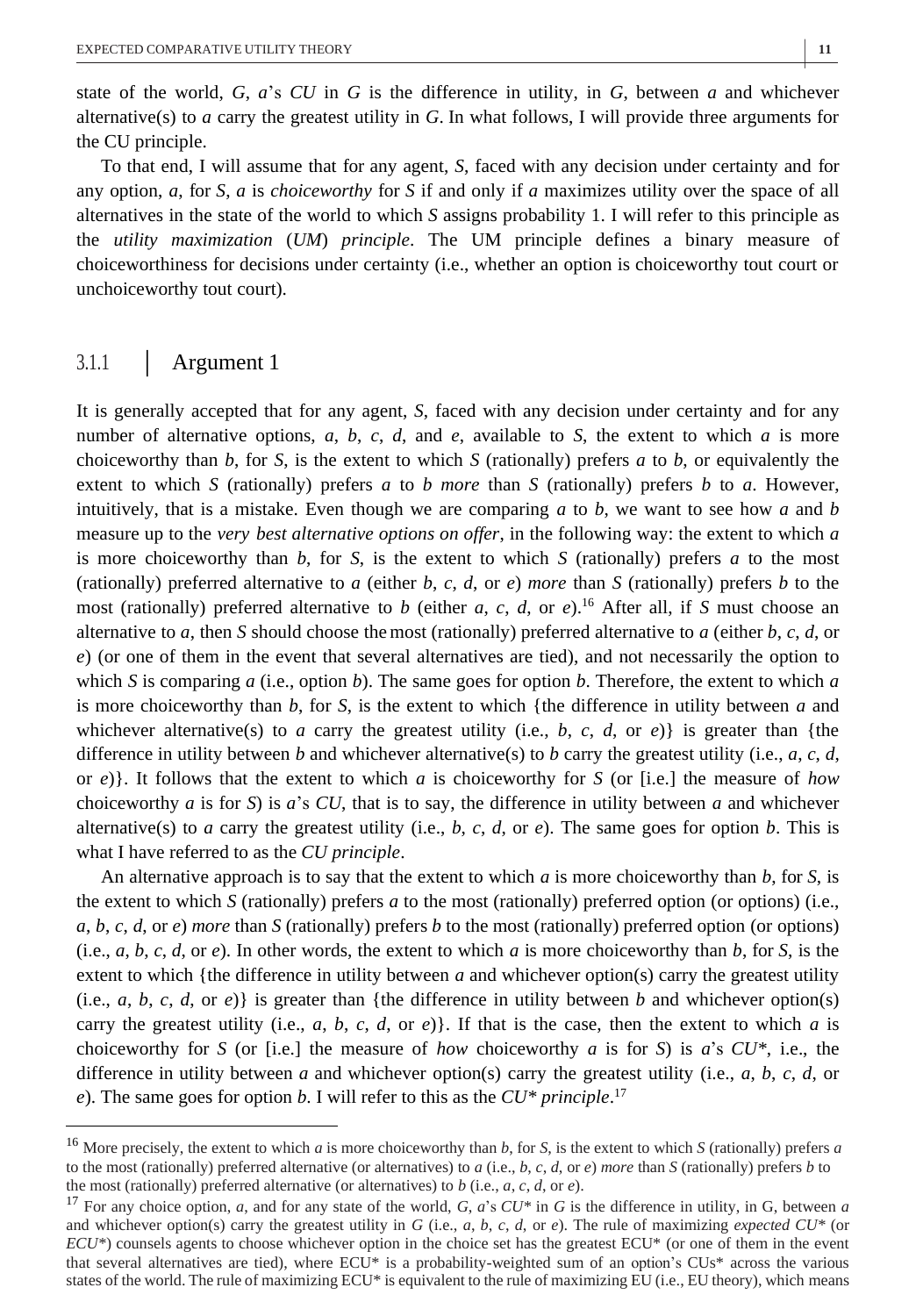The CU\* principle is however untenable, since it results in a double standard. It entails that the degrees of choiceworthiness of all the option(s) that do *not* carry the greatest utility depend on what other options are available in the choice set—those degrees of choiceworthiness may be different negative numbers, but never 0—whereas the degrees of choiceworthiness of all the option(s) that *do*  carry the greatest utility do *not* depend on what other options are available in the choice set—those degrees of choiceworthiness are 0 no matter what the utilities of the other options are. Moreover, the latter standard is implausible. It's as if the degrees of choiceworthiness of all the option(s) that do *not*  carry the greatest utility did *not* depend on what other options are available in the choice set—it's as if those degrees of choiceworthiness were the same negative number, e.g.,  $-1$ , no matter what the utilities of the other options are. Contrary to the CU\* principle, the original CU principle does not suffer from these problems.

Let us now consider four choice situations involving decisions under certainty (see Table 7): Compared to the *difference in utility* and the *difference in CU\**, the *difference in CU* is a more plausible measure of the extent to which *a* is more choiceworthy than *b* in situations 1–4, as explained above. The differences in utility and CU\* between *a* and *b* are the same in all four situations (4 units), whereas the differences in CU between *a* and *b* are as follows (in situations 1– 4):

**TABLE 7** Decision matrix<sup>a</sup>

<sup>a</sup>Table 7 is identical to Table 6.

| 1. $(5-1)-(1-5)=8$ c-utiles     |
|---------------------------------|
| 2. $(5-3)-(1-5)=6$ c-utiles     |
| 3. $(5-5)-(1-5)=4$ c-utiles     |
| 4. $(5-8) - (1-8) = 4$ c-utiles |

The CU principle is therefore well-supported.

## 3.1.2 | Argument 2

- 1. For any agent, *S*, faced with any decision under certainty and for any option, *a*, for *S*, *a* is choiceworthy for *S* if and only if *a* is worthy of being chosen by *S* over whichever alternative(s) to *a* are the most choiceworthy for *S*. (True by definition)
- 2. *a* is choiceworthy for *S* if and only if *a* maximizes choiceworthiness for *S* over the space of all alternatives in the choice set (i.e., the CM principle). (Assumption)
- 3. The extent to which *a* is choiceworthy for *S* (or [i.e.] the measure of *how* choiceworthy *a* is for *S*) is the extent to which *a* is worthy of being chosen by *S* over whichever alternative(s) to *a* are the most choiceworthy for *S*. (3 follows from 1 and 2.)
- 4. *a* is choiceworthy for *S* if and only if *a* maximizes utility over the space of all alternatives in the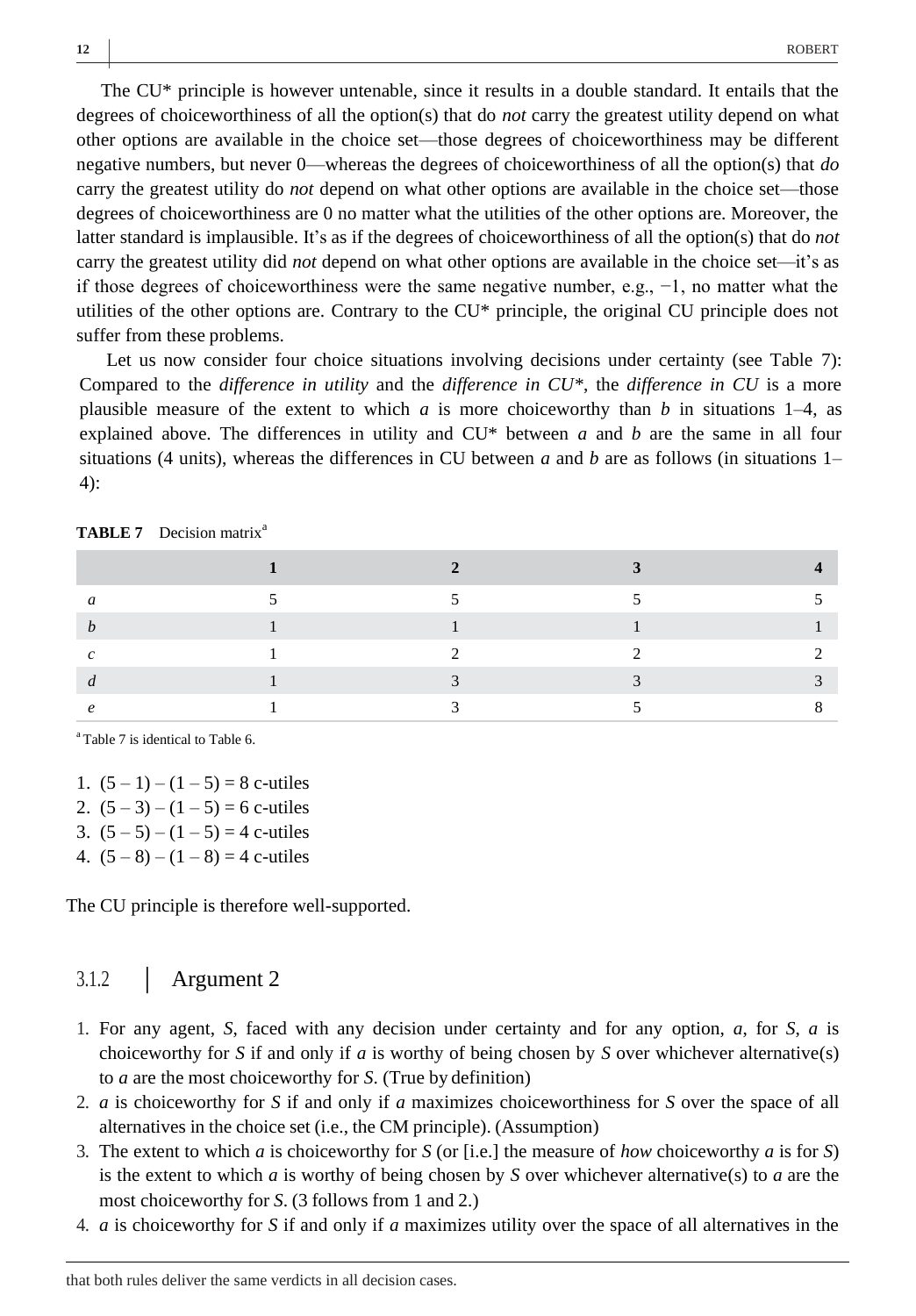choice set (i.e., the UM principle). (Assumption)

- 5. *a* maximizes choiceworthiness for *S* over the space of all alternatives in the choice set if and only if *a* maximizes utility over the space of all alternatives in the choice set. (5 follows from 2 and 4.)
- 6. *a* maximizes choiceworthiness for *S* over the space of all alternatives in a subset of the choice set if and only if *a* maximizes utility over the space of all alternatives in that subset of the choice set. (6 follows from 5.)
- 7. Whichever alternative(s) to *a* are the most choiceworthy for *S* are whichever alternative(s) to *a*  carry the greatest utility. (7 follows from 6.)
- 8. The extent to which *a* is worthy of being chosen by *S* over some alternative to *a* is the difference in utility between *a* and that alternative to *a*. (True by conceptual analysis)
- 9. Therefore, the extent to which *a* is choiceworthy for *S* (or [i.e.] the measure of *how* choiceworthy *a*  is for *S*) is the difference in utility between *a* and whichever alternative(s) to *a* carry the greatest utility (i.e., the *CU principle*). (9 follows from 3, 7 and 8.)

# 3.1.3 | Argument 3

Let us now consider a longer argument. The simplest attempt at defining a graded, quantitative choiceworthiness measure for decisions under certainty is as follows: for any agent, *S*, faced with any decision under certainty and for any option, *a*, for *S*, the measure of the choiceworthiness of *a* for *S* is the utility of *a* in the state of the world to which *S* assigns probability 1. I will refer to this as the *utility principle*. The UM principle is true if (*but not* only if) the utility principle is true. The utility principle is, however, untenable.

First, *measures* of quantities, for example 20℃ for temperature, are meaningful (and *only*  meaningful) relative to a given zero point and unit of measurement. (Let us call this the *measurement principle*.) In the case of temperature, the measure (e.g., 20°C) is defined in relation to the zero point and unit of measurement (i.e., the measure itself presupposes a given temperature unit and zero point of temperature). That is not the case for utility. In accordance with the measurement principle, the measure of *a*'s utility (e.g., 20 units of utility [or *utiles*]) is meaningful (and *only* meaningful) relative to a given utility unit and zero point of utility. However, the measure (e.g., 20 units of utility) is *not*  defined in relation to the unit and zero point (i.e., the utility measure itself does *not* presuppose a given utility unit and zero point of utility).<sup>18</sup> These values must be explicitly specified. Hence, the utility principle is at best underspecified.

Second, even *relative to an explicitly given utility unit and zero point of utility*, the measure of the choiceworthiness of *a* for *S* is not necessarily its utility. In accordance with the measurement principle, for any given decision situation (under certainty) and for any specified utility unit and zero point of utility (for that situation), the measure of the choiceworthiness of any available option is its utility value if and only if it is possible to ascertain how choiceworthy any available option is (in that situation) by solely considering its utility value in relation to that specified utility unit and zero point of utility. In practical terms, what this means is that, for any given *decision setup* (i.e., any decision situation combined with any explicit specification of a utility unit and zero point of utility), the measure of the choiceworthiness of any available option is its utility value if and only if (a) any available option is choiceworthy just in case its utility value is equal to or greater than zero (and not

<sup>&</sup>lt;sup>18</sup> "[S]ince the utilities of options, whether ordinal or interval-valued, can only be determined relative to the utilities of other options, there is no such thing as the absolute utility of an option, at least not without further assumptions. The further assumptions would need to relate particular options to particular privileged levels of utility; for instance, one would need to argue that a rational agent's preference ordering should incorporate, say, a privileged zero-utility option, in which case ratios of utility distances from this option would be meaningful." (Steele & Stefánsson, 2020) "The zero point and the unit in an expected utility representation are arbitrary; utility values become meaningful only once they have been fixed." (Colyvan & Hájek, 2016, pp. 838–839)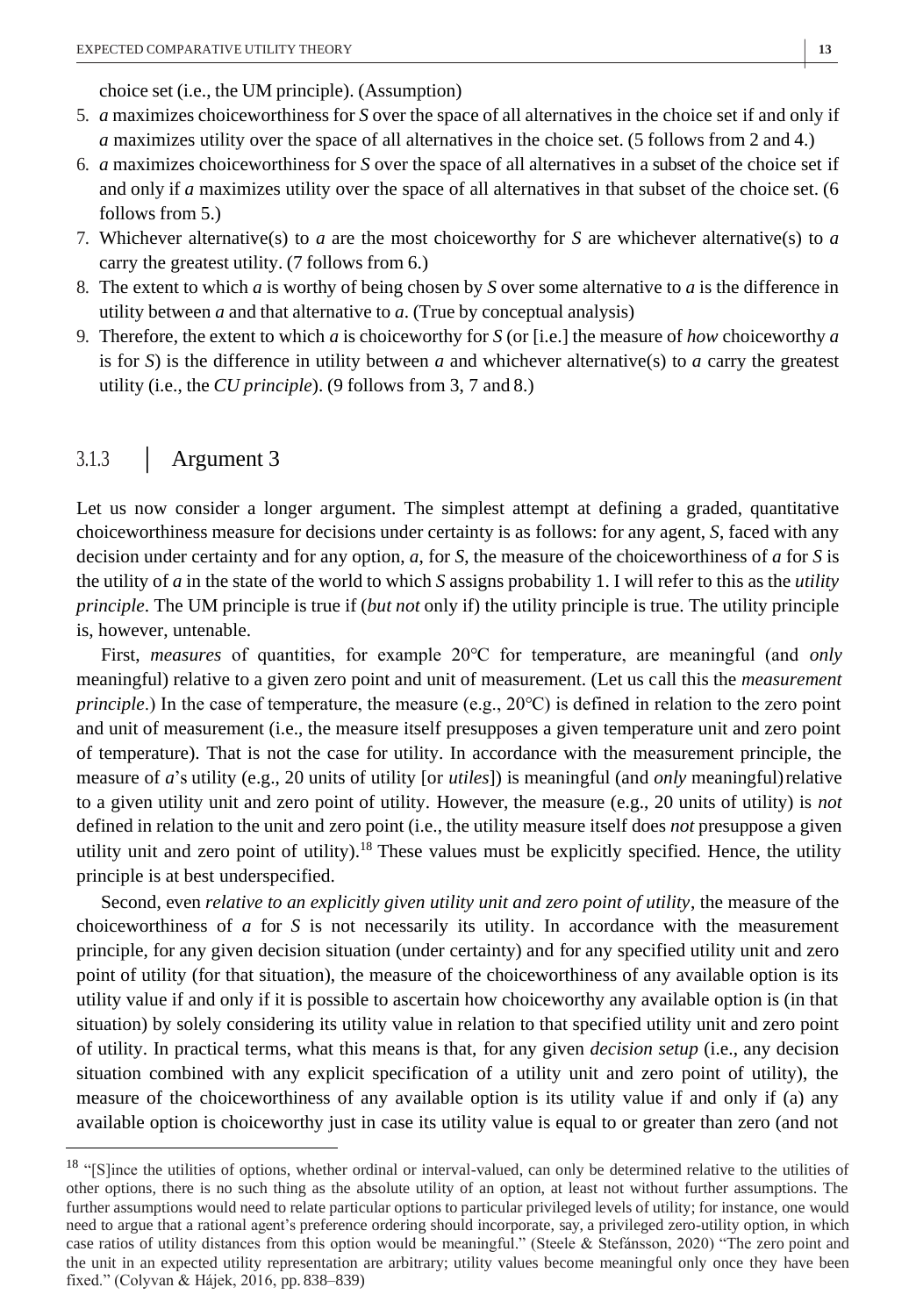choiceworthy otherwise) and (b) the degree of choiceworthiness of any available option is its utility value. Now, it is straightforward to come up with decision situations where it is possible to select a specific zero point of utility (and a specific utility unit) such that it is *not* the case that any available option is choiceworthy (in that situation) if and only if its utility value is equal to or greater than zero. Per the UM principle, there are possible decision setups where an option has a positive utility value and is nevertheless unchoiceworthy, namely setups where that option does *not* maximize utility over the space of all available alternatives, and there are possible decision setups where an option has a negative utility value and is nevertheless choiceworthy, namely setups where that option *does* maximize utility over the space of all available alternatives. Therefore, per the measurement principle, there are possible decision setups such that it is *not* the case that the measure of the choiceworthiness of any available option (in that setup) is its utility value.

In light of the preceding considerations and in accordance with the measurement principle, it is necessarily the case that for any agent, *S*, faced with *any* decision situation under certainty and for any option, *a*, for *S*, the measure of the choiceworthiness of *a* for *S* depends on a unit of measurement of choiceworthiness as well as a zero point of choiceworthiness (or *benchmark*) in the following way: the measure of the choiceworthiness of *a* for *S* (relative to *any* explicitly given utility unit and zero point of utility) is the *difference in utility* between *a* and some *benchmark* for *a*, such that (i) *a* is choiceworthy for *S* if and only if the difference in utility between *a* and the benchmark for *a* is equal to or greater than zero (and not choiceworthy otherwise), and (ii) the degree of choiceworthiness of *a* for *S* is the difference in utility between *a* and the benchmark for *a*. In other words, the measure of the choiceworthiness of *a* for *S* is the degree to which *a* is worthy of being chosen over the benchmark for *a*. The benchmark for *a* can be, for example, some option in the set of available options, such as whichever option has the highest utility, whichever option has the lowest utility, or the status quo, or some average of the utilities of the available options. Choiceworthiness is thus a relative concept.<sup>19</sup> As will become clear in what follows, the concept of choiceworthiness itself presupposes a given benchmark (or zero point of choiceworthiness).

If there are any alternatives to *a* which carry a greater utility than does *a*, then the benchmark for *a* is whichever alternative to *a* carries the greatest utility (or one of them in the event that several alternatives are tied). Indeed, if there are any alternatives to *a* with a greater utility than *a*, then, in accordance with the UM principle, *a* is not choiceworthy for *S*. But if *a* is not choiceworthy for *S*, then how choiceworthy  $a$  is for  $S$  is simply how  $a$  compares to whichever alternative(s) are choiceworthy for *S* (or, per the UM principle, whichever alternative(s) to *a* carry the greatest utility). I will now argue that if there are *not* any alternatives to *a* which carry a greater utility than does *a*, then the benchmark for *a* still has to be whichever alternative to *a* carries the greatest utility (or one of them in the event that several alternatives are tied). As far as I know, this idea has not been explored by others in the published literature.

Let us consider two decision situations (or setups): 1 and 2. In each situation, *S* is faced with the same three options: *a*, *b*, and *c*. What's more, in each situation, *S* assigns probability 1 to a given state of the world (but not the same state for both situations). If that state of the world were realized, then *S* would assign the following utilities to the set of options (see Table 8):

<sup>&</sup>lt;sup>19</sup> Ralph Wedgwood (2017) relies on considerations of incommensurability to argue for the same idea: "the choiceworthiness of options is relative to choice situations". Temkin (2012) also addresses this idea: what he calls the "Essentially Comparative View."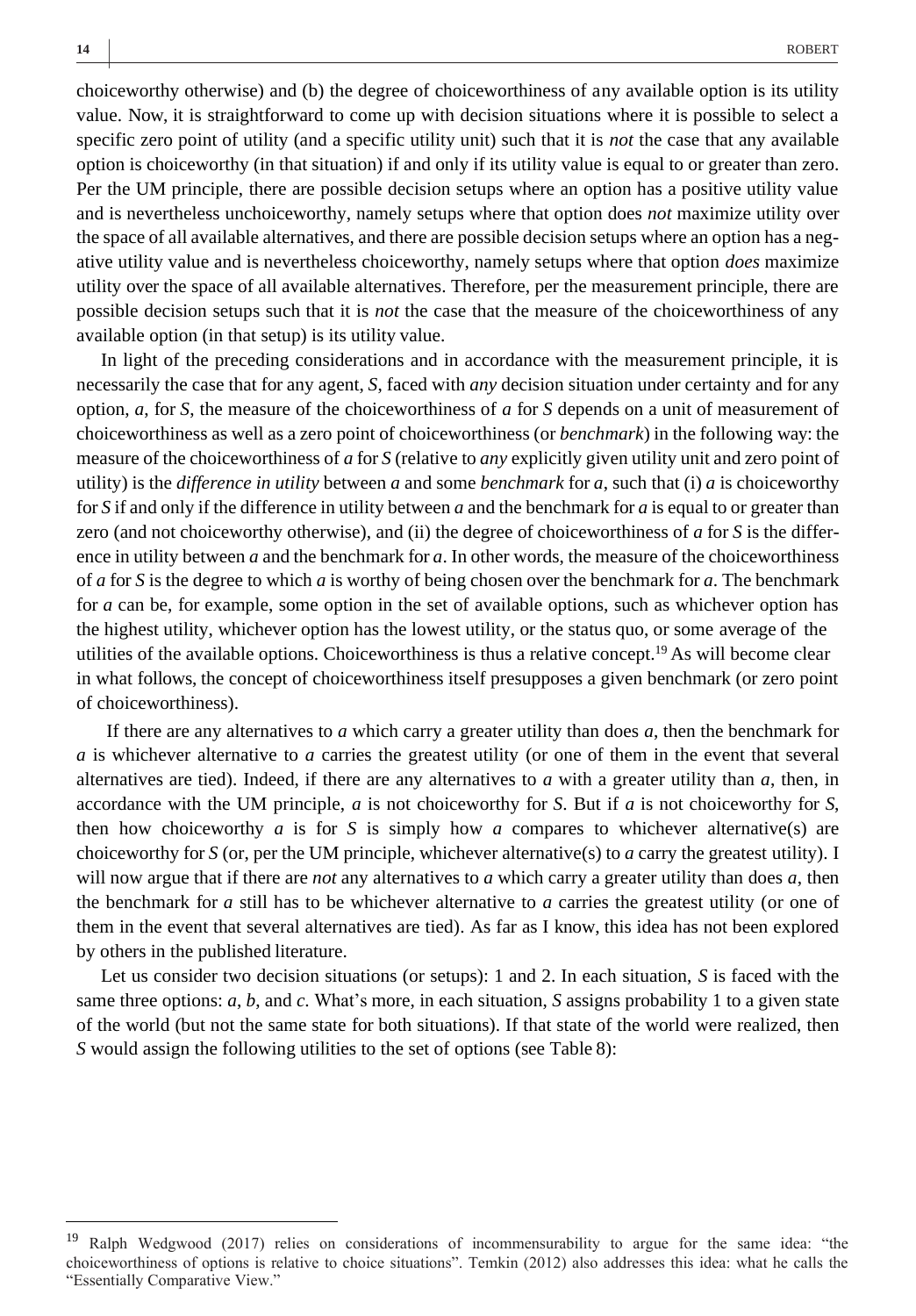#### **TABLE 8** Decision matrix

| a | 100       | 100 |
|---|-----------|-----|
| b | $-10,000$ | 99  |
| c | $-10,000$ | 99  |

Per the UM principle, *a* is choiceworthy for *S* in both situations 1 and 2. *a* is also more choiceworthy for *S* in 1 than in 2—that is to say, it is more imperative for *S* to choose *a* if *S* is in situation 1 than if *S* is in situation 2. In 2, *S* misses out on only 1 utile by not choosing *a*, but instead choosing the best alternative to *a* (i.e., *b* or *c*), whereas in 1, *S* misses out on 10,100 utiles by not choosing *a*, but instead choosing the best alternative to *a* (i.e., *b* or *c*). Another way of putting it is that *a* is more choiceworthy in 1 than in 2 because *a* is more worthy of being chosen over the best alternative to *a* in 1 than in 2.

Let us now briefly introduce Ralph Wedgwood's *benchmark theory* (*BT*) (Wedgwood, 2013). The basic idea of BT is to rank choice options (in terms of how choiceworthy they are) according to their *expected comparative value*, where the comparative value of an option is its *value* (broadly construed) in some state of the world compared to a benchmark for that state of the world. Wedgwood identifies the benchmark as an average of the options' values within a given state of the world. He emphasizes that all statewise dominated options and more generally, "all the options that *do not deserve to be taken seriously*" (p. 2664) should be excluded from consideration at the outset.<sup>20</sup> Wedgwood explicitly rejects the idea that the value of an option is its utility. Nevertheless, it is interesting to see how BT (henceforth, *BT\**) fairs when the value of an option is understood to be its utility.

Coming back to our example, we can see that BT\* agrees with the verdict that *a* is choiceworthy for *S* in situations 1 and 2, but *not* with the verdict that *a* is more choiceworthy for *S* in 1 than in 2. According to BT\*, *a* is equally choiceworthy for *S* in situations 1 and 2 since *b* and *c* are strictly dominated by *a* in both 1 and 2 and are therefore excluded from consideration at the outset. If *b* and *c* are *not* excluded from consideration and the benchmark is identified as an average of the values (or utilities) of all the available options, then this alternative approach agrees with our verdict: *a* is more choiceworthy for *S* in 1 than in 2.

Here is a different example (see Table 9):

| a | 100    | 100    |
|---|--------|--------|
| b | $-100$ | $-500$ |
| c | $-100$ | 100    |

Per the UM principle, *a* is choiceworthy for *S* in both situations 1 and 2. *a* is also more choiceworthy for *S* in 1 than in 2—that is to say, it is more imperative for *S* to choose *a* if *S* is in situation 1 than if *S* is in situation 2. In 2, *a* is merely optional—*S* misses out on *zero* utiles by not choosing *a*, but instead choosing the best alternative to *a* (i.e., *c*)—whereas in 1, *a* is *not* optional—*S* misses out on 200 utiles by not choosing *a*, but instead choosing the best alternative to *a* (i.e., *b* or *c*). Again, *a* is more choiceworthy in 1 than in 2 because *a* is more worthy of being chosen over the best alternative to  $a$  in 1 than in 2.

BT\* agrees with both verdicts: *a* is choiceworthy for *S* in 1 and 2, and *a* is more choiceworthy for

<sup>20</sup> For critiques of BT, see Bassett (2015) and Briggs (2010).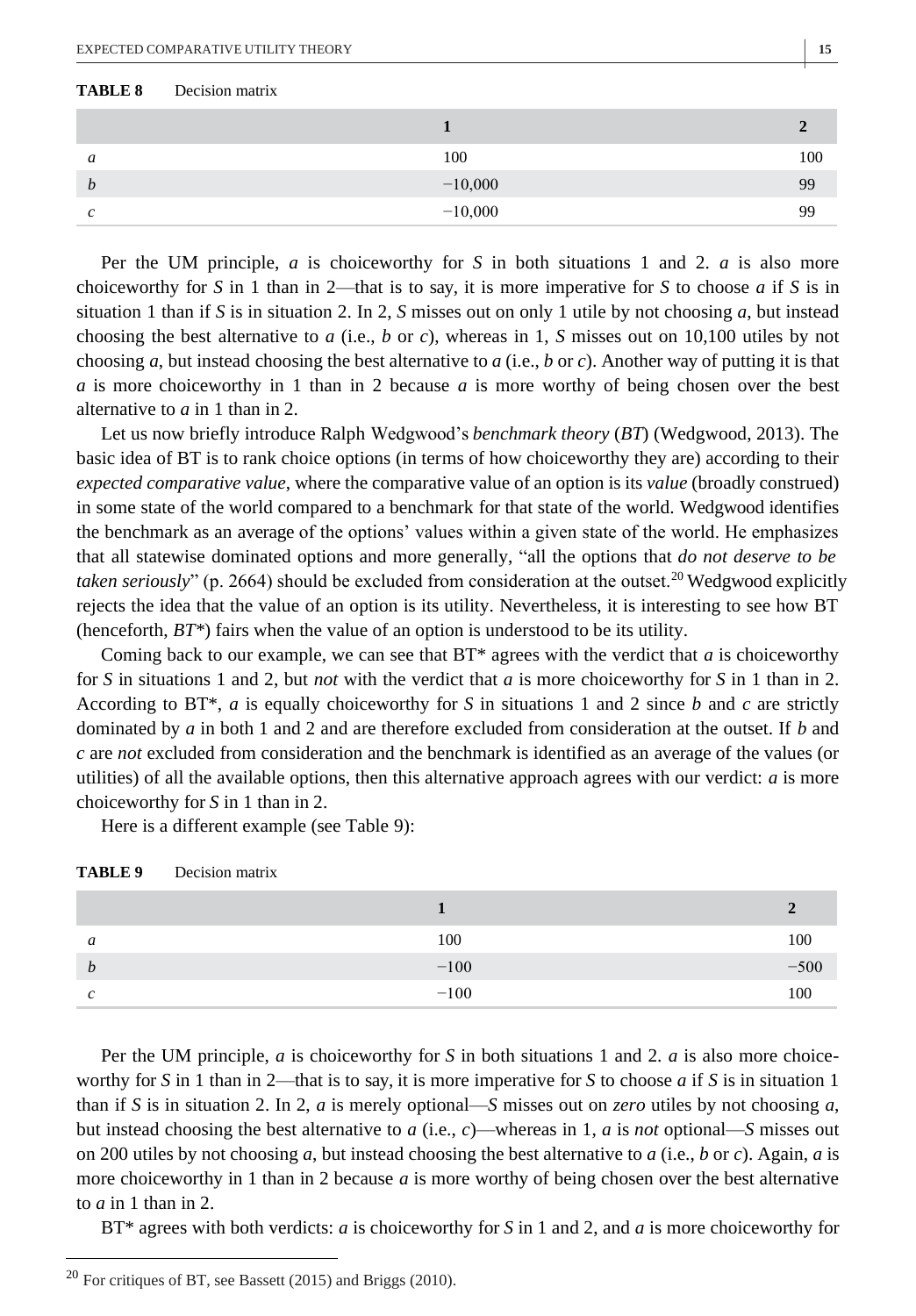*S* in 1 than in 2. However, if the benchmark is defined as an average of the values (or utilities) of all the available options (whether strictly dominated or not), then this alternative approach does *not* agree with our verdict: *a* is more choiceworthy for *S* in 1 than in 2. The two examples just laid out, when taken together, make for a counterexample toBT\*.

Another very similar example (see Table 10):

| TABLE 10<br>Decision matrix |  |
|-----------------------------|--|
|-----------------------------|--|

| a | 100    | 100    |
|---|--------|--------|
| b | $-100$ | $-500$ |
| c | $-100$ | 99     |

Per the UM principle, *a* is choiceworthy for *S* in both situations 1 and 2. *a* is also more choiceworthy for *S* in 1 than in 2—that is to say, it is more imperative for *S* to choose *a* if *S* is in situation 1 than if *S* is in situation 2. In 2, *S* misses out on only 1 utile by not choosing *a*, but instead choosing the best alternative to *a* (i.e., *c*), whereas in 1, *S* misses out on 200 utiles by not choosing *a*, but instead choosing the best alternative to *a* (i.e., *b* or *c*). Once again, *a* is more choiceworthy in 1 than in 2 because *a* is more worthy of being chosen over the best alternative to *a* in 1 than in 2.

BT\* agrees with the verdict that *a* is choiceworthy for *S* in 1 and 2, but *not* with the verdict that *a*  is more choiceworthy for *S* in 1 than in 2. According to BT\*, *a* is equally choiceworthy for *S* in situations 1 and 2 since *b* and *c* are strictly dominated by *a* in both 1 and 2 and are therefore excluded from consideration at the outset. If *b* and *c* are *not* excluded from consideration and the benchmark is identified as an average of the values (or utilities) of all the options, then *a* is more choiceworthy for *S* in 2 than in 1. I take this to be a further counterexample to BT\*.

One final example (see Table 11):

| a | 100    | 100 |
|---|--------|-----|
| b | $-100$ | 99  |
| c | 100    | 100 |

| TABLE 11 | Decision matrix |  |
|----------|-----------------|--|
|          |                 |  |

Per the UM principle, *a* is choiceworthy for *S* in both situations 1 and 2. *a* is also equally choiceworthy for *S* in both situations—that is to say, it is just as imperative for *S* to choose *a* if *S* is in situation 1 as it is if *S* is in situation 2. In both situations, *a* is merely optional—*S* misses out on *zero*  utiles by not choosing *a*, but instead choosing the best alternative to *a* (i.e., *c*). To put it another way, *a* is just as choiceworthy in 1 as it is in 2 because *a* is just as worthy of being chosen over the best alternative to *a* in 1 as it is in 2. (BT\* agrees with both verdicts.)

These four examples serve to illustrate that if there are *not* any alternatives to *a* with a greater utility than *a*, then how choiceworthy *a* is depends on how much utility *S* would miss out on by not choosing *a*, but instead choosing the best alternative to *a*. The greater the amount of utility *S* would miss out on by not choosing *a*, but instead choosing the best alternative to *a*, the more choiceworthy *a* becomes. Thus, the benchmark for *a* must be whichever alternative to *a* carries the highest utility (or one of them in the event that several alternatives are tied).

What follows is that whether or not there are any alternatives to *a* which carry a greater utility than does *a*, the benchmark for *a* has to be whichever alternative to *a* carries the greatest utility (or one of them in the event that several alternatives are tied). This means that there is no unique benchmark for a given choice situation. Instead, the benchmark is relative to a specific choice option. The benchmark for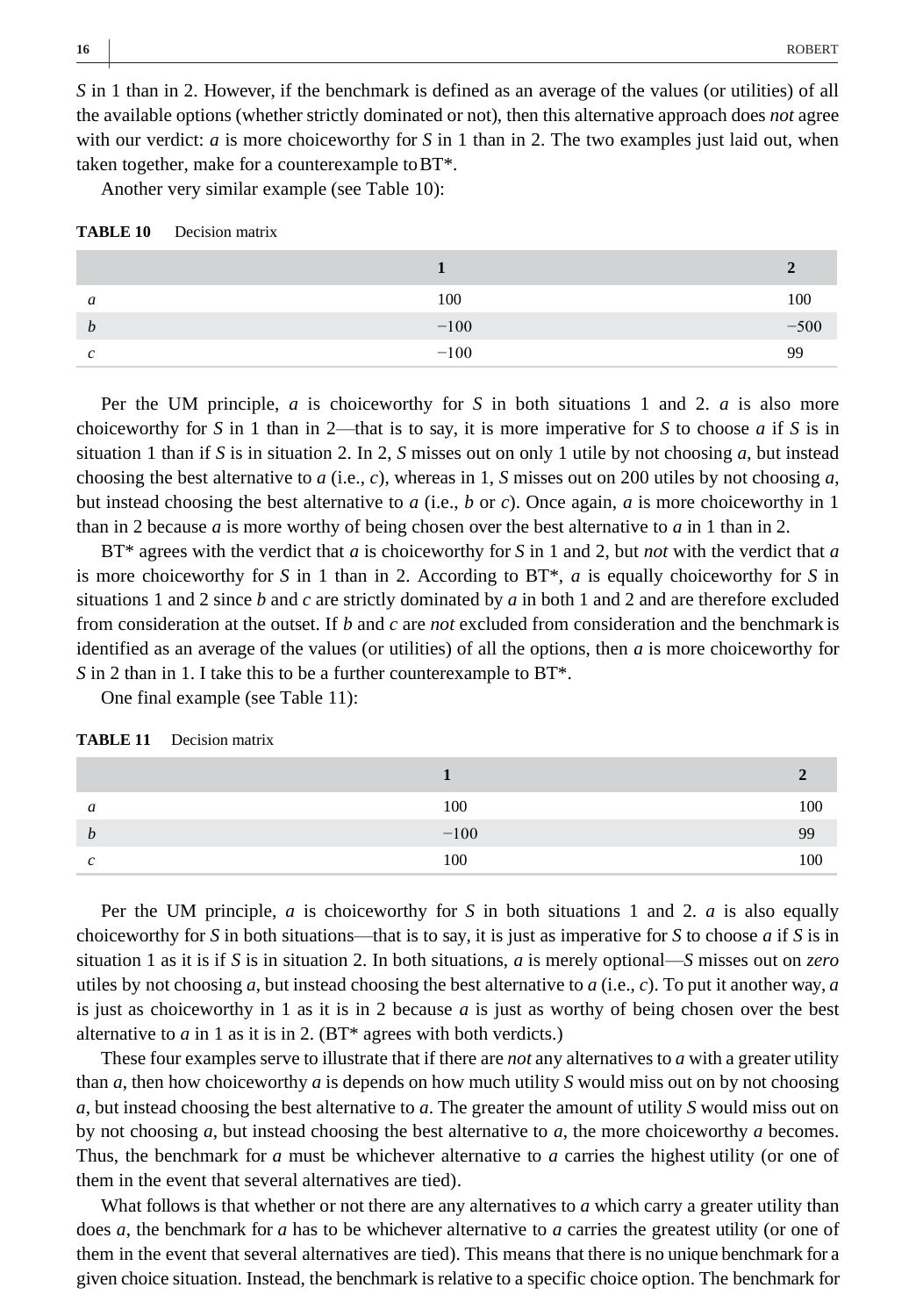**|**

*a* may be some alternative, *b*, and the benchmark for *b* may be *a*. Therefore, for any agent, *S*, faced with any decision under certainty and for any option, *a*, for *S*, the measure of the choiceworthiness of *a* for *S* (relative to any explicitly given utility unit and zero point of utility) is the *CU* of *a* (in the state of the world to which *S* assigns probability 1). The CU of *a* is the difference in utility between *a* and whichever alternative(s) to *a* carry the greatest utility. As previously indicated, I will refer to this principle as the *CU principle*. Like the utility principle, the CU principle entails the UM principle.

In light of the CU principle, the utility principle can be falsified. If the utility principle were true, then in accordance with the measurement principle, it would be the case that for *any* given decision situation, there is at least one specification of a utility unit and zero point of utility such that it is possible to ascertain how choiceworthy any available option is (for *S*) by solely considering its utility value in relation to that specification of a utility unit and zero point of utility. In other words, it would be the case that for *any* given decision situation, there is at least one specification of a utility unit and zero point of utility such that (a) any available option is choiceworthy (for *S*) if and only if its utility value is equal to or greater than zero (and not choiceworthy otherwise) and (b) *the degree of choiceworthiness of any available option (for S) is its utility value*. As we will now see, that is not the case. Let us consider the following decision setup: *S* is faced with three options: *a*, *b*, and *c*. What's more, *S* assigns probability 1 to a given state of the world. If that state of the world were realized, then *S* would assign the following utilities to the available options: *a* (0), *b*  $(-100)$ , *c*  $(-1000)$ . Therefore, no matter what zero point of utility is selected, *S* assigns the following utility intervals between the available options: between *a* and *b*, *S* assigns a positive interval of 100 utiles, between *b* and *c*, *S* assigns a positive interval of 900 utiles and between *a* and *c*, *S* assigns a positive interval of 1000 utiles. Per the CU principle, the degrees of choiceworthiness of the available options are as follows: *a* (100), *b* (−100), *c* (−1000). Therefore, the differences between the degrees of choiceworthiness of the available options are as follows: between *a*  and *b*, the difference is 200 c-utiles, between *b* and *c*, the difference is 900 c-utiles and between *a* and *c*, the difference is 1100 c-utiles. Since the utility intervals and the differences in degrees of choiceworthiness are at variance, we have a decision situation where no matter what zero point of utility (and what utility unit) is selected, it is *not* the case that the degree of choiceworthiness of any available option is its utility value.

The utility principle, let us recall, states that for any agent, *S*, faced with any decision under certainty and for any option, *a*, for *S*, the measure of the choiceworthiness of *a* for *S* is the utility of *a*  in the state of the world to which *S* assigns probability 1. Since the utility principle is false and since the expected utility of *a* equals the utility of *a* in the state of the world to which *S* assigns probability 1, it follows that for any agent, *S*, faced with any decision under certainty or any decision under risk and for any option, *a*, for *S*, the measure of the choiceworthiness of *a* for *S cannot* be the expected utility of *a*.

## **3.2** | **The CECU principle**

As I argued in discussing Step 2, we require a graded, quantitative measure of how choiceworthy options are. When we move from decision-making under certainty to decision-making under risk, we can, in light of the CU principle, identify the measure of an option's choiceworthiness as expressing that option's *expected choiceworthiness*, or *ECU*, that is to say, the *expected value*, or the probability-weighted sum of all possible values, of that option's choiceworthiness, or CU, *in the actual state of the world*. That roughly encapsulates ECU theory.

ECU theory, as formulated above, is not quite right though. In accordance with the measurement principle, if the measure of the choiceworthiness of options is their ECU, then only options with ECU equal to or greater than zero can be choiceworthy. However, as I illustrated in Section 2, there will always be cases (regardless of what utility unit and zero point of utility are specified) where every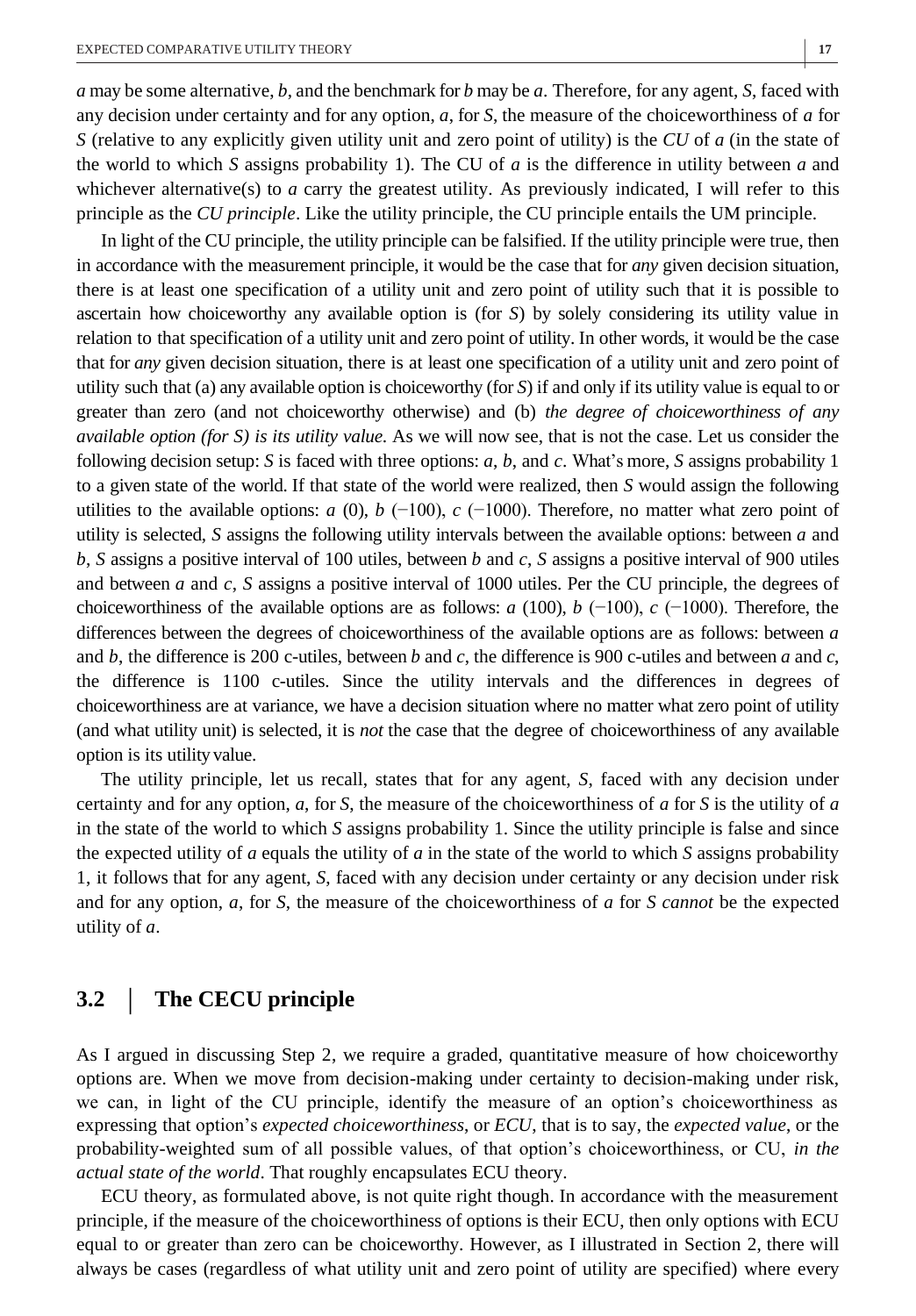option in a decision situation *under risk* has negative ECU. Since at least one option in a decision situation must be choiceworthy—the one with the highest degree of choiceworthiness (or one of them in the event that several alternatives are tied) (i.e., the CM principle)—ECU theory, as defined above, is false in decision cases *underrisk*. By the same lines of reasoning as employed in Section 3.1.3, we reach the following conclusion: ECU theory is the conjunction of the CU principle (for decisions under certainty) and the CECU principle (for decisions under risk). Let us recall that according to the CECU principle, for any agent, *S*, faced with any decision under *risk* and for any choice option, *a*, for *S*, the measure of the choiceworthiness of *a* for *S* (relative to any explicitly given utility unit and zero point of utility) is the CECU of *a*, that is to say, the difference in ECU between *a* and whichever alternative(s) to *a* carry the greatest ECU.

One line of argument in support of ECU theory is that, contrary to EU theory, ECU theory entails Wedgwood's *Gandalf's principle*: the choiceworthiness of an option *in a given state of the world*  should be measured only relative to the values of the other options *in that state*, and not to the values of the options *in other states*. According to Wedgwood (2013, p. 2654),

to make a rational choice in [cases involving risk], one *does not need to consider* whether one is in a nice state of nature or a nasty one. All that one needs to consider are the *degrees* to which each of the available options is better (or worse) than the available alternatives *within* each of the relevant states of nature. Admittedly, when one is uncertain which state of nature one is in, one must make *some* comparisons across the states of nature. But since one does not even need to know whether one is in a nice state of nature or a nasty one, it seems that the only relevant comparisons are comparisons of the *differences* in levels of goodness between the various options *within* each state of nature with the *differences* between those options within each of the other states of nature—not any comparisons of *absolute* levels of goodness across different states of nature.

Although Wedgwood usesterms such as "better," "worse," and "levels of goodness" in his explication of Gandalf's principle, the principle can be expressed equally well using replacement terms such as "preferred," "dispreferred," and "levels of utility."

Gandalf's principle is an eminently reasonable principle.<sup>21</sup> In a paper critiquing Wedgwood's BT, Robert Bassett (2015) concurs: "Gandalf's principle strikes me as an eminently sensible principle to incorporate into rational decision-making." There is, however, one alternative decision theory which entails both the CU principle and Gandalf's principle and which has some prima facie plausibility *maximum likelihood comparative utility* (*MLCU*) *theory*: for any agent, *S*, and for any option, *a*, for *S*, the measure of the choiceworthiness of *a* for *S* (relative to any explicitly given utility unit and zero point of utility) is the *most likely value* of *a*'s choiceworthiness (or CU) in the actual state of the world, and in cases where there is more than one maximally likely value of *a*'s choiceworthiness (or CU) in the actual state of the word, the measure of the choiceworthiness of *a* for *S* (relative to any explicitly given utility unit and zero point of utility) is *a*'s CECU across the maximally likely states of the world. We require a further argument to rule out MLCU theory.

This brings me to the following decision case: Let us suppose that an agent, *S*, is faced with three choice options: *a*, *b*, and *c*. *S* assigns probability 0.51 to a state of the world, *A*, and 0.49 to a state of the world, *B*. If state *A* or state *B* were realized, then *S* would assign the following utilities to the set of options (see Table 12):

<sup>21</sup> For an illuminating discussion of Gandalf's principle, see Wedgwood (2013), pp. 2652–2655.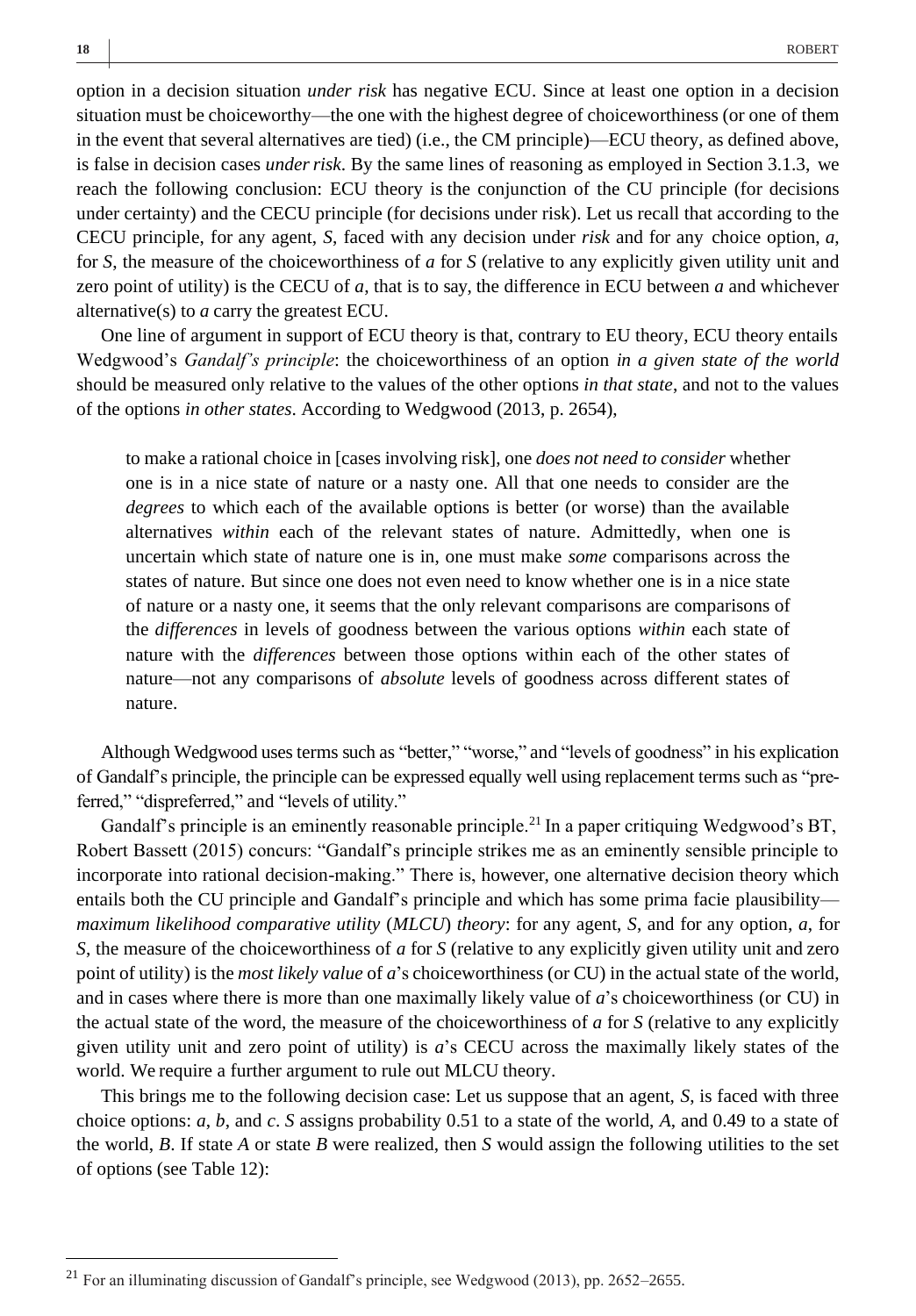#### **TABLE 12** Decision matrix

|                  | A(0.51) | B(0.49) |
|------------------|---------|---------|
| a                | 110     | $-1000$ |
| $\boldsymbol{b}$ | 80      | 110     |
| c                | 100     | 100     |

According to MLCU theory, *a* is uniquely choiceworthy for *S*, since state *A* is more likely to obtain than state *B* and the CU of option *a* in state *A* is greater than that of any other available option. Yet, it is clear that choosing option *a* is a mistake, since state *B* is almost as likely to obtain as state *A* and the comparative *dis*utility of option *a* in state *B* is very high (−1110 c-utiles). I take this to be a counterexample to MLCU theory.

A second line of argument in support of ECU theory is that for the same reasons as those given in Section 3.1.1 (except that we consider here rational preferences within various possible states of the world instead of rational preferences within a decision situation under certainty), compared to the difference in EU, the difference in CECU is a more plausible measure of the extent to which option *a* is more choiceworthy than option *b* in the following decision matrices (Tables 13–16). The differences in EU between *a* and *b* are the same in all four decision matrices (4 units), whereas the differences in CECU between *a* and *b* are as follows:

|               | A(0.5) | B(0.5) | EU | <b>CECU</b>   |
|---------------|--------|--------|----|---------------|
| a             |        |        |    |               |
| h             |        |        |    | $\rightarrow$ |
| $\mathcal{C}$ |        |        |    | $-8$          |
| d             |        |        |    | $\rightarrow$ |
| $\epsilon$    |        |        |    |               |

**TABLE 13** Decision matrix

*Note:* The difference in CECU between *a* and  $b = 16$  units.

#### **TABLE 14** Decision matrix

|                     | A(0.5) | B(0.5) | EU | <b>CECU</b> |
|---------------------|--------|--------|----|-------------|
| a                   |        |        |    |             |
| $\boldsymbol{b}$    |        |        |    |             |
| $\mathcal{C}$       | ◠      | ◠      | ◠  | –∼          |
| d                   |        |        |    |             |
| $\boldsymbol{\rho}$ |        |        |    |             |

*Note:* The difference in CECU between *a* and  $b = 10$  units.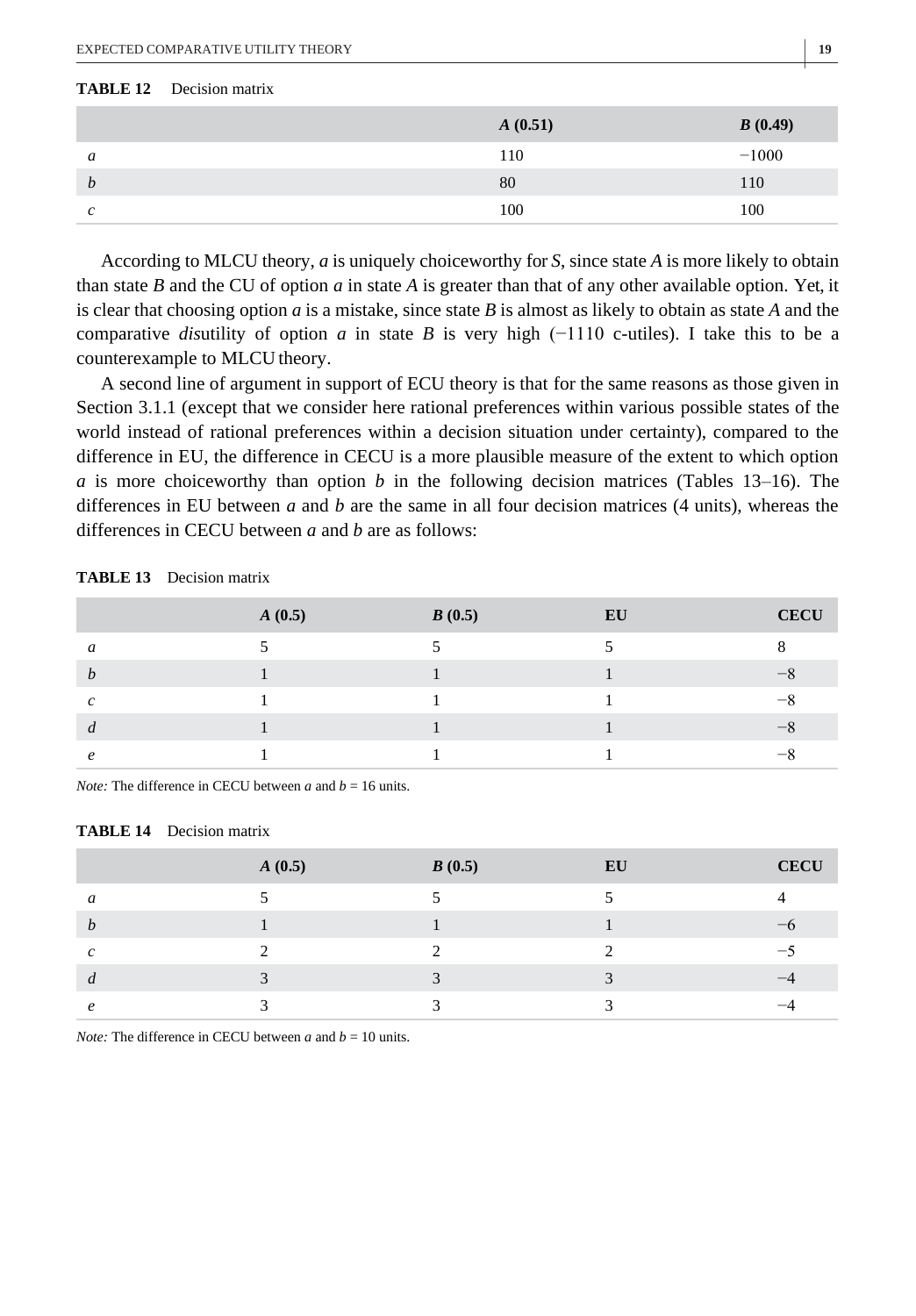|   | A(0.5) | B(0.5) | EU | <b>CECU</b> |
|---|--------|--------|----|-------------|
| a |        |        |    |             |
| h |        |        |    |             |
| C |        |        |    |             |
| a |        |        |    |             |
|   |        |        |    |             |

#### **TABLE 15** Decision matrix

*Note:* The difference in CECU between *a* and  $b = 4$  units.

#### **TABLE 16** Decision matrix

|                  | A(0.5) | B(0.5) | EU | <b>CECU</b>   |
|------------------|--------|--------|----|---------------|
| a                |        |        |    |               |
| $\boldsymbol{b}$ |        |        |    | $-10$         |
| $\mathcal{C}$    |        |        |    | $-\mathbf{Q}$ |
| d                |        |        |    | —:            |
| P                |        |        |    |               |

*Note:* The difference in CECU between *a* and  $b = 4$  units.

- 5. For any agent, *S*, faced with any decision under *risk* and for any option, *a*, for *S*, *a* is choiceworthy for *S* if and only if *a* maximizes CECU. (5 follows from 3 and 4.)
- 6. For any agent, *S*, faced with any decision under *risk* and for any number of alternative options, *a*, *b*, *c*, *d*, and *e*, for *S*, it is rational for *S* to prefer *a* to *b* if and only if *a*'s EU is greater than *b*'s, it is rational for *S* to be indifferent between *a* and *b* if and only if *a*'s EU is equal to *b*'s, and the extent to which *S* rationally prefers *a* to *b* is the difference in EU between *a* and *b*.

Decision-theoretic representation theorems—such as those of von Neumann and Morgenstern (1947), Savage (1954), Bolker (1966) and Jeffrey (1983), and Joyce (1999)—show that if an agent fails to prefer choice options with higher EU, then that agent violates at least one of a series of axioms of *rational preference*,<sup>22</sup> one of which is the IIA. A further justification for Step 6 comes from money-pump arguments for the axioms of EU theory (see Gustafsson, 2022).

- 7. For any agent, *S*, faced with any decision under *risk* and for any option, *a*, for *S*, it is rational for *S*  to weakly prefer *a* over the alternative options in the choice set if and only if *a* maximizes EU. (7 follows from 6.)
- 8. In decisions under *risk*, what option(s) maximize CECU sometimes differ from what option(s) maximize EU.

For examples, see Section 2.

9. In decisions under *risk*, what option(s) are choiceworthy sometimes differ from what option(s) it is rational to weakly prefer over the alternative options in the choice set. (9 follows from 5, 7 and 8.)

Rational preference is not a reliable measure of choiceworthiness. That is because whereas the

<sup>22</sup> Following the formulation of Briggs (2019).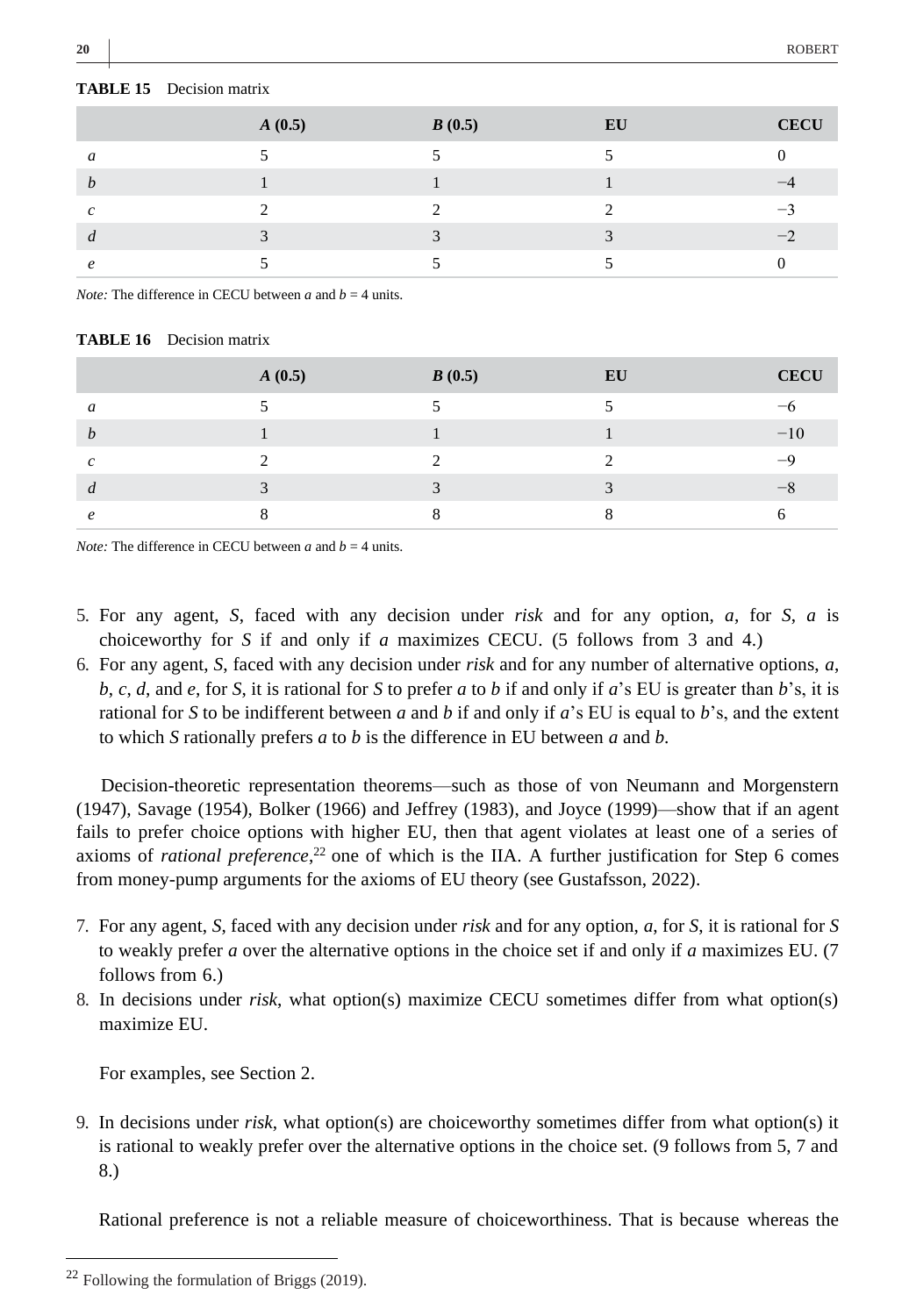criterion of rational preference (i.e., EU) satisfies the IIA (as assumed in this paper), the criterion of choiceworthiness (i.e., CECU) violates that principle (see Section 2 for examples). It is important to emphasize that the proposed criterion of choice (i.e., choiceworthiness) is independent from the standard choice criterion (i.e., rational preference). The latter is not shown here to violate the assumptions, for example, the IIA, which are needed to derive utilities from preferences via a representation theorem.

10. For any agent, *S*, faced with any decision under *risk*, it is a requirement of instrumental rationality that *S* should measure and rank his or her options in terms of *how choiceworthy* they are for *S* (i.e., how worthy of being chosen by *S* they are in light of *S*'s rational preferences within each of the various possible states of the world).

Whether (and to what extent) any option is more choiceworthy than any other within a set of alternatives is necessarily a function of *how* choiceworthy each of the two options is within the set of alternatives. (See the discussion of Step 2.)

Let us now consider again the *instrumental rationality argument*:

- 1. For any agent, *S*, faced with any decision under certainty or any decision under risk and for any option, *a*, for *S*, the *degree* to which *a* is *choiceworthy* for *S*, or (i.e.) the *choiceworthiness* of *a*  for *S*, is the degree to which *a* is worthy of being chosen by *S* in light of *S*'s rational preferences within each of the various possible states of the world, where *S*'s *rational preferences* are preferences that obey the series of rationality conditions or axioms of standard decision theory.
- 2. The *degree* to which *S*'s choosing *a* is *instrumentally rational* is the degree to which *S*'s choosing *a* is a suitable means to *S*'s ends (i.e., *S*'s rational preferences).
- 3. The degree to which *a* is worthy of being chosen by *S* in light of *S*'s rational preferences within each of the various possible states of the world is the degree to which *S*'s choosing *a* is a suitable means to *S*'s ends (i.e., *S*'s rational preferences).
- 4. Therefore, the *choiceworthiness* of *a* for *S* is the *degree* to which *S*'s choosing *a* is instrumentally rational. (4 follows from 1 to 3.)
- 11.It is *not* the case that for any agent, *S*, faced with any decision under *risk*, it is a requirement of instrumental rationality that *S* should measure and rank his or her options in order of rational preference. (11 follows from 3, 9 and 10.)

For any agent, *S*, faced with any decision under certainty or any decision under risk and for any option, *a*, for *S*, the *degree* to which *S*'s choosing *a* is instrumentally rational is the degree to which *a* is worthy of being chosen by *S* in light of *S*'s rational preferences within each of the various possible states of the world. (See the *instrumental rationality argument*.) Therefore, for any agent, *S*, faced with any decision under *risk*, it is a *theory* of instrumental rationality that *S* should measure and rank his or her options in order of rational preference. However, it is *not* true *by definition* that for any agent, *S*, faced with any decision under *risk*, it is an actual *requirement* of instrumental rationality that *S* should measure and rank his or her options in order of rational preference.

12. For any agent, *S*, faced with any decision under *risk*, it is a requirement of instrumental rationality that *S* should measure and rank his or her options in terms of how choiceworthy they are for *S*, that is, according to their CECU, rather than in order of rational preference, that is, according to their EU. (12 follows from 4, 6, 10 and 11.)

I can offer a further argument for Step 12. Compared to the criterion of rational preference (i.e.,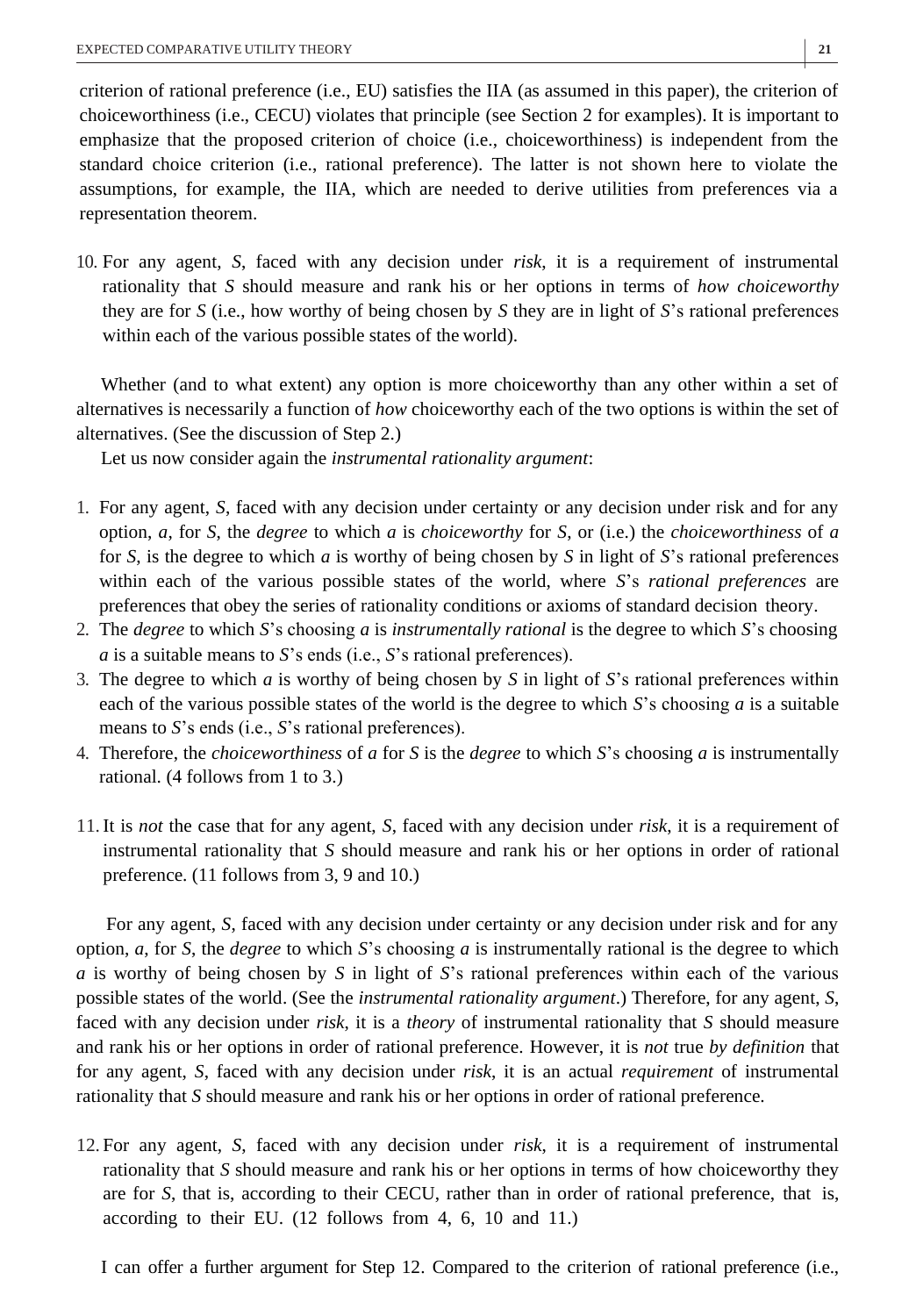EU), the criterion of choiceworthiness (i.e., CU/CECU) supplies a more plausible measure of the intervals in rankings of more than two choice options. For decisions under certainty, see Section 3.1.1. For decisions under risk, consider the intervals between options *a* and *b* in decision matrices 13–16.

13. For any agent, *S*, faced with any decision under *risk*, it is a requirement of instrumental rationality that *S* should choose out of what option(s) are *choiceworthy* for *S* (i.e., what option(s) are worthy of being chosen by *S* in light of *S*'s rational preferences within each of the various possible states of the world).

Let us consider again the *instrumental rationality argument*:

- 1. For any agent, *S*, faced with any decision under certainty or any decision under risk and for any option, *a*, for *S*, *a* is *choiceworthy* for *S* if and only if *a* is worthy of being chosen by *S* in light of *S*'s rational preferences within each of the various possible states of the world, where *S*'s *rational preferences* are preferences that obey the series of rationality conditions or axioms of standard decision theory.
- 2. *S*'s choosing *a* is *instrumentally rational* if and only if *S*'s choosing *a* is a suitable means to *S*'s ends (i.e., *S*'s rational preferences).
- 3. *a* is worthy of being chosen by *S* in light of *S*'s rational preferences within each of the various possible states of the world if and only if *S*'s choosing *a* is a suitable means to *S*'s ends (i.e., *S*'s rational preferences).
- 4. Therefore, *a* is *choiceworthy* for *S* if and only if *S*'s choosing *a* is instrumentally rational. (4 follows from 1 to 3.)
- 14. It is *not* the case that for any agent, *S*, faced with any decision under *risk*, it is a requirement of instrumental rationality that *S* should choose out of what option(s) it is rational for *S* to weakly prefer over the alternative options in the choice set. (14 follows from 9 and 13.)

For any agent, *S*, faced with any decision under certainty or any decision under risk and for any option,  $a$ , for *S*, *S*'s choosing  $a$  is instrumentally rational if and only if  $a$  is worthy of being chosen by *S* in light of *S*'s rational preferences within each of the various possible states of the world. (See the *instrumental rationality argument*.) Therefore, for any agent, *S*, faced with any decision under *risk*, it is a *theory* of instrumental rationality that *S* should choose out of what option(s) it is rational for *S* to weakly prefer over the alternative options in the choice set. However, it is *not* true *by definition* that for any agent, *S*, faced with any decision under *risk*, it is an actual *requirement* of instrumental rationality that *S* should choose out of what option(s) it is rational for *S* to weakly prefer over the alternative options in the choice set.

15. For any agent, *S*, faced with any decision under *risk*, it is a requirement of instrumental rationality that *S* should choose out of what option(s) are choiceworthy for *S* (i.e., what option(s) maximize CECU), even in cases where what option(s) are choiceworthy for *S* (i.e., what option(s) maximize CECU) differ from what option(s) it is rational for *S* to weakly prefer over the alternative options in the choice set (i.e., what option(s) maximize EU). (15 follows from 5, 7, 9, 13 and 14, as well as from 3, 5, 7, 9 and 10.)

# **4** | **CONCLUSION**

In recent years, several alternatives to EU theory have been proposed, for example Mark Colyvan's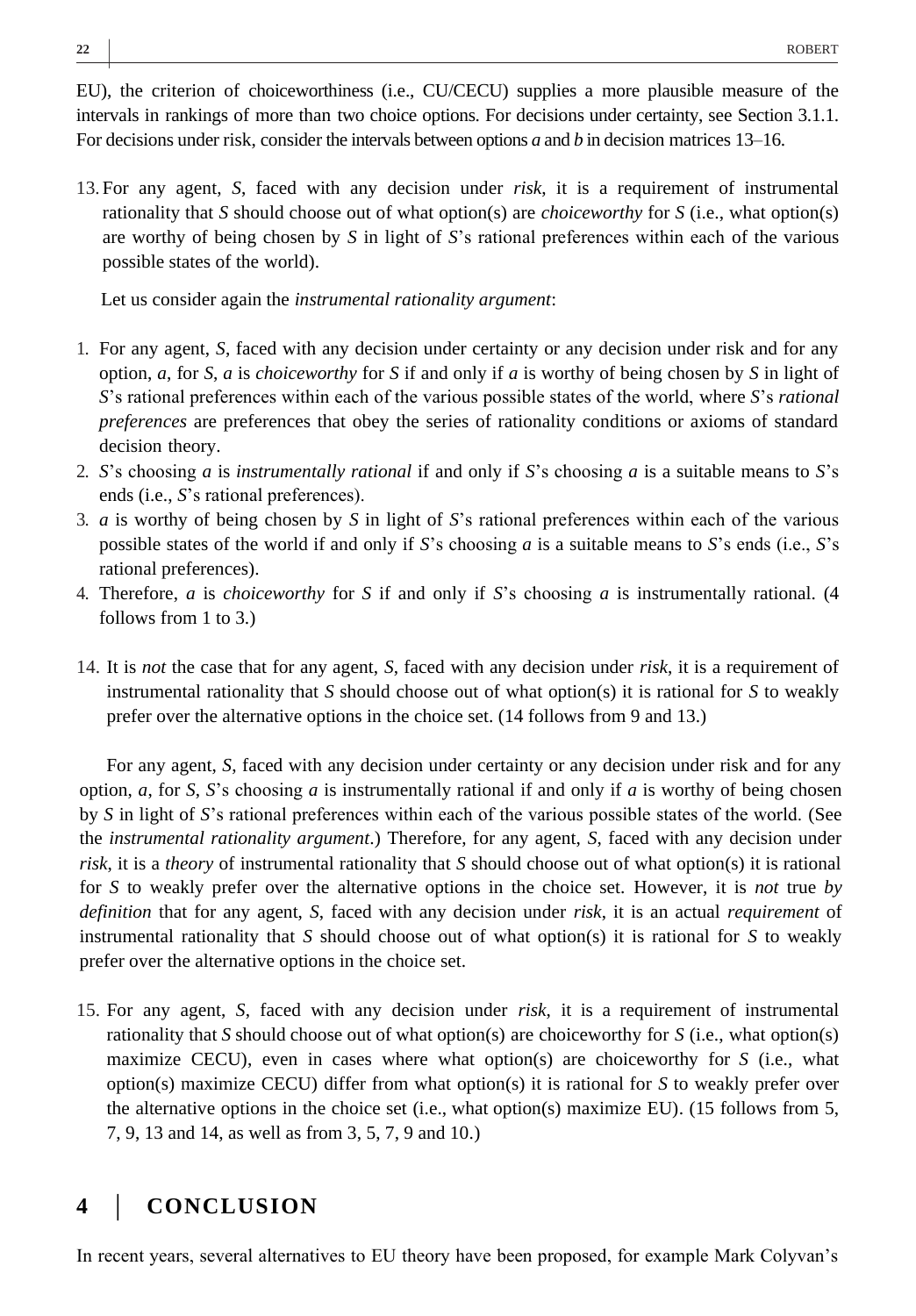(2008) *relative expectation theory* (*RET*), Paul Bartha's (2007, 2016) *relative utility theory* (*RUT*), and Lara Buchak's (2013) *risk-weighted expected utility* (*REU*) *theory*. In all finite decision cases, RET and RUT deliver the same rankings and recommendations as EU theory. As for REU theory, it *can* deliver the same rankings and recommendations as EU theory, depending on the risk attitude of the agent equipped with the REU decision rule. These alternative "*rational preference*" tracking decision theories are therefore subject to the same objection as that leveled here against EU theory: they are false theories of *instrumental rationality*.

## **ACKNOWLEDGMENTS**

Thanks to Douglas Lackey, Kenny Easwaran, John Quiggin and several anonymous reviewers for very helpful comments on earlier drafts of this paper. I am also grateful for the helpful comments I received on Reddit

[\(https://www.reddit.com/r/AcademicPhilosophy/comments/p49mxz/a\\_restatement\\_of\\_expected\\_co](https://www.reddit.com/r/AcademicPhilosophy/comments/p49mxz/a_restatement_of_expected_comparative_utility/) mparative utility/,

[https://www.reddit.com/r/philosophy/comments/p4vajs/a\\_restatement\\_of\\_expected\\_comparative\\_uti](https://www.reddit.com/r/philosophy/comments/p4vajs/a_restatement_of_expected_comparative_utility/) [lity/](https://www.reddit.com/r/philosophy/comments/p4vajs/a_restatement_of_expected_comparative_utility/) ,

[https://www.reddit.com/r/academiceconomics/comments/tnnfd5/a\\_restatement\\_of\\_expected\\_compa](https://www.reddit.com/r/academiceconomics/comments/tnnfd5/a_restatement_of_expected_comparative_utility/) [rative\\_utility/](https://www.reddit.com/r/academiceconomics/comments/tnnfd5/a_restatement_of_expected_comparative_utility/),

[https://www.reddit.com/r/philosophy/comments/ttrhhl/a\\_restatement\\_of\\_expected\\_comparative\\_util](https://www.reddit.com/r/philosophy/comments/ttrhhl/a_restatement_of_expected_comparative_utility/)  $ity/$ ).

## **REFERENCES**

- Bartha, P. (2007). Taking stock of infinite value: Pascal's wager and relative utilities. *Synthese*, *154*, 5–52. https://do[i.org/10.1007/s11229-005-8006-z](https://doi.org/10.1007/s11229-005-8006-z)
- Bartha, P. (2016). Making do without expectations. *Mind*, *125*, 799–827[. https://doi.org/10.1093/mind/fzv152](https://doi.org/10.1093/mind/fzv152)
- Bassett, R. (2015). A critique of benchmark theory. *Synthese*, *192*, 241–267. <https://doi.org/10.1007/s11229-014-0566-3>
- Bernoulli, D. (1738 [1954]). Exposition of a new theory on the measurement of risk. *Econometrica*, *22*, 23–36. [https://](https://doi.org/10.2307/1909829) [doi.org/10.2307/1909829](https://doi.org/10.2307/1909829)
- Bolker, E. (1966). Functions resembling quotients of measures. *Transactions of the American Mathematical Society*, *2*, 292–312[. https://doi.org/10.2307/1994401](https://doi.org/10.2307/1994401)
- Briggs, R. (2010). Decision-theoretic paradoxes as voting paradoxes. *Philosophical Review*, *119*, 1–30. [https://doi.](https://doi.org/10.1215/00318108-2009-024) [org/10.1215/00318108-2009-024](https://doi.org/10.1215/00318108-2009-024)
- Briggs, R. A. (2019). Normative theories of rational choice: Expected utility. In E. N. Zalta (Ed.), *The Stanford encyclopedia of philosophy*[.https://plato.stanford.edu/archives/fall2019/entries/rationality-normative-utility/](https://plato.stanford.edu/archives/fall2019/entries/rationality-normative-utility/)
- Buchak, L. (2013). *Risk and rationality*. Oxford University Press. https://doi.org/10.1093/acprof:oso/9780199672 165.001.0001
- Chalmers, A. (2017). *An offer you can't (rationally) refuse: Systematically exploiting utility-maximisers with malicious gambles* (Unpublished honours thesis). The University of Sydney[. https://hdl.handle.net/2123/16131](https://hdl.handle.net/2123/16131)
- Colyvan, M. (2008). Relative expectation theory. *Journal of Philosophy*, *105*, 37–44. [https://doi.org/10.5840/jphil20081](https://doi.org/10.5840/jphil200810519) [0519](https://doi.org/10.5840/jphil200810519)
- Colyvan, M., & Hájek, A. (2016). Making ado without expectations. *Mind*, *125*, 829–857. [https://doi.org/10.1093/mind/](https://doi.org/10.1093/mind/fzv160) [fzv160](https://doi.org/10.1093/mind/fzv160)
- Gustafsson, J. E. (2022). *Money-Pump Arguments*. Cambridge University Press.
- Gustafsson, J. E. (2021). The sequential dominance argument for the independence axiom of expected utility theory. *Philosophy and Phenomenological Research*, *103*, 21–39. https://dx.doi.org/10.1111/phpr.12669
- Henderson, D. R. (2008). Opportunity cost. In *The concise encyclopedia of economics*. Library of Economics and Libert[y. https://www.econlib.org/library/Enc/OpportunityCost.html](https://www.econlib.org/library/Enc/OpportunityCost.html)
- Hurka, T. (n.d.). *More seriously wrong*. Unpublished manuscript. [https://www.brown.edu/academics/philosophy/ethical](https://www.brown.edu/academics/philosophy/ethical-inquiry/sites/brown.edu.academics.philosophy.ethical-inquiry/files/uploads/seriously%20wrong%202016.pdf)[inquiry/sites/brown.edu.academics.philosophy.ethical-inquiry/files/uploads/seriously%20wrong%202016.pdf](https://www.brown.edu/academics/philosophy/ethical-inquiry/sites/brown.edu.academics.philosophy.ethical-inquiry/files/uploads/seriously%20wrong%202016.pdf)
- Hurka, T. (2019). More seriously wrong, more importantly right. *Journal of the American Philosophical Association*, *5*, 41–58[. https://doi.org/10.1017/apa.2018.41](https://doi.org/10.1017/apa.2018.41)
- Jeffrey, R. (1983). *The logic of decision* (2nd ed.). University of Chicago Press.